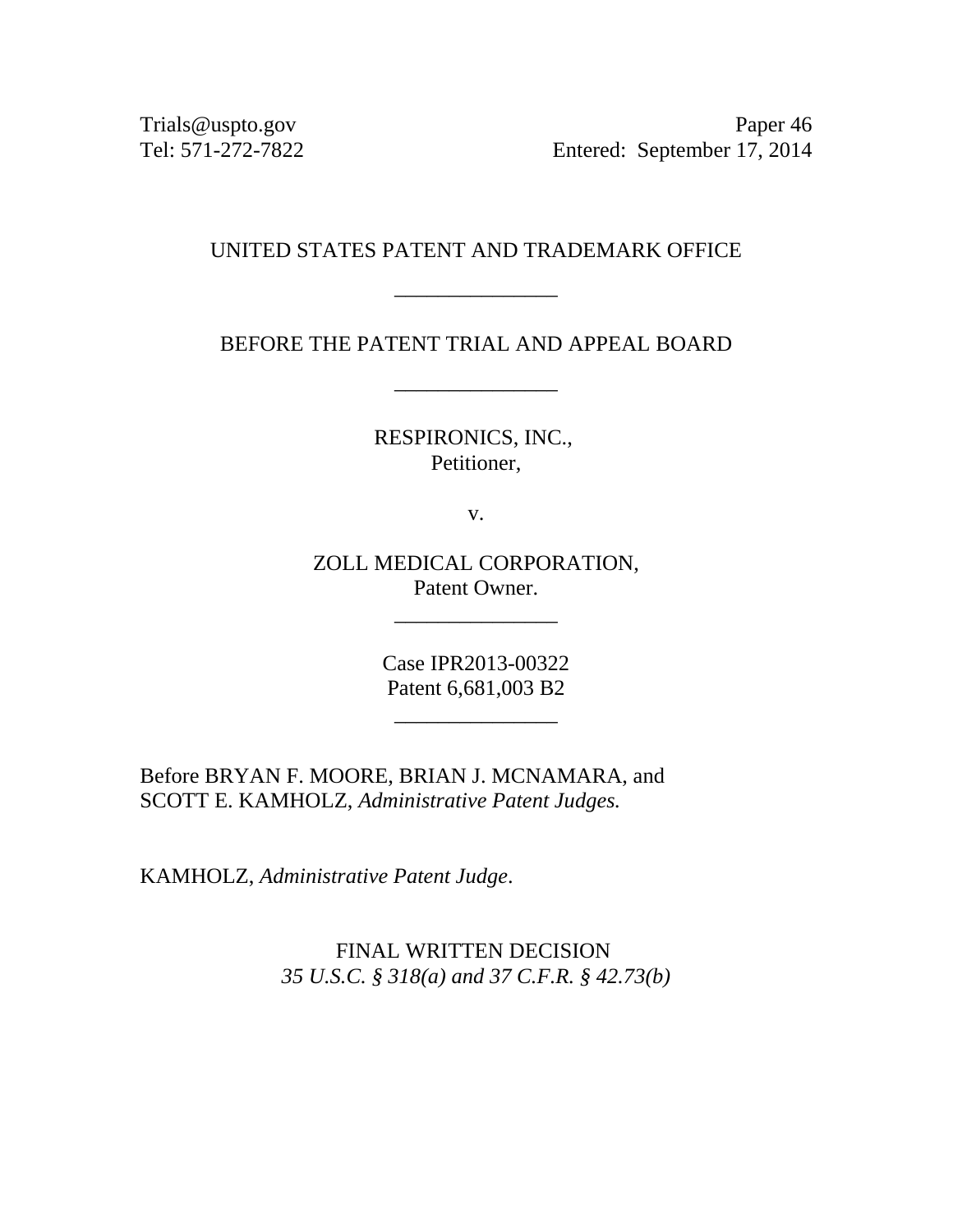# I. INTRODUCTION

#### *A. Background*

Petitioner Respironics, Inc. ("Respironics") filed a Petition (Paper 1, "Pet.") requesting an *inter partes* review of claims 1, 2, 4, 5, 8, 9, 16, 19, and 20 of U.S. Patent No. 6,681,003 B2 (Ex. 1001, "the '003 patent"). The Board instituted trial for the challenged claims on the ground, asserted by Respironics, of anticipation by WO 98/39061 (Ex. 1003, "Owen"). Decision to Institute (Paper 9, "Dec.") 11.

After institution of trial, Patent Owner ZOLL Medical Corporation ("Zoll") filed a Patent Owner Response (Paper 14, "Resp."). Respironics filed a Reply (Paper 20, "Reply").

Zoll also filed a contingent Motion to Amend (Paper 15). In its Motion to Amend, Zoll proposed claim 36 to substitute for patent claim 1, if claim 1 is determined to be unpatentable. Motion to Amend 1-3. Respironics filed an Opposition to the Motion to Amend (Paper 21, "Opp."). Zoll filed a Reply to the Opposition (Paper 27, "Amend Reply").

Respironics filed a Motion to Exclude certain of Zoll's evidence (Paper 31, "Pet. Motion to Exclude"). Zoll filed an Opposition (Paper 38), and Respironics filed a Reply (Paper 39).

Respironics relies upon declarations of Dr. Igor Efimov in support of its Petition (Ex. 1007), its Reply (Ex. 1011), and its Opposition to the Motion to Amend (Ex. 1021). Zoll relies upon declarations of Mr. Charles M. Gropper in support of its Response (Ex. 2006), its Motion to Amend (Ex. 2009), and its Reply to the Opposition to the Motion to Amend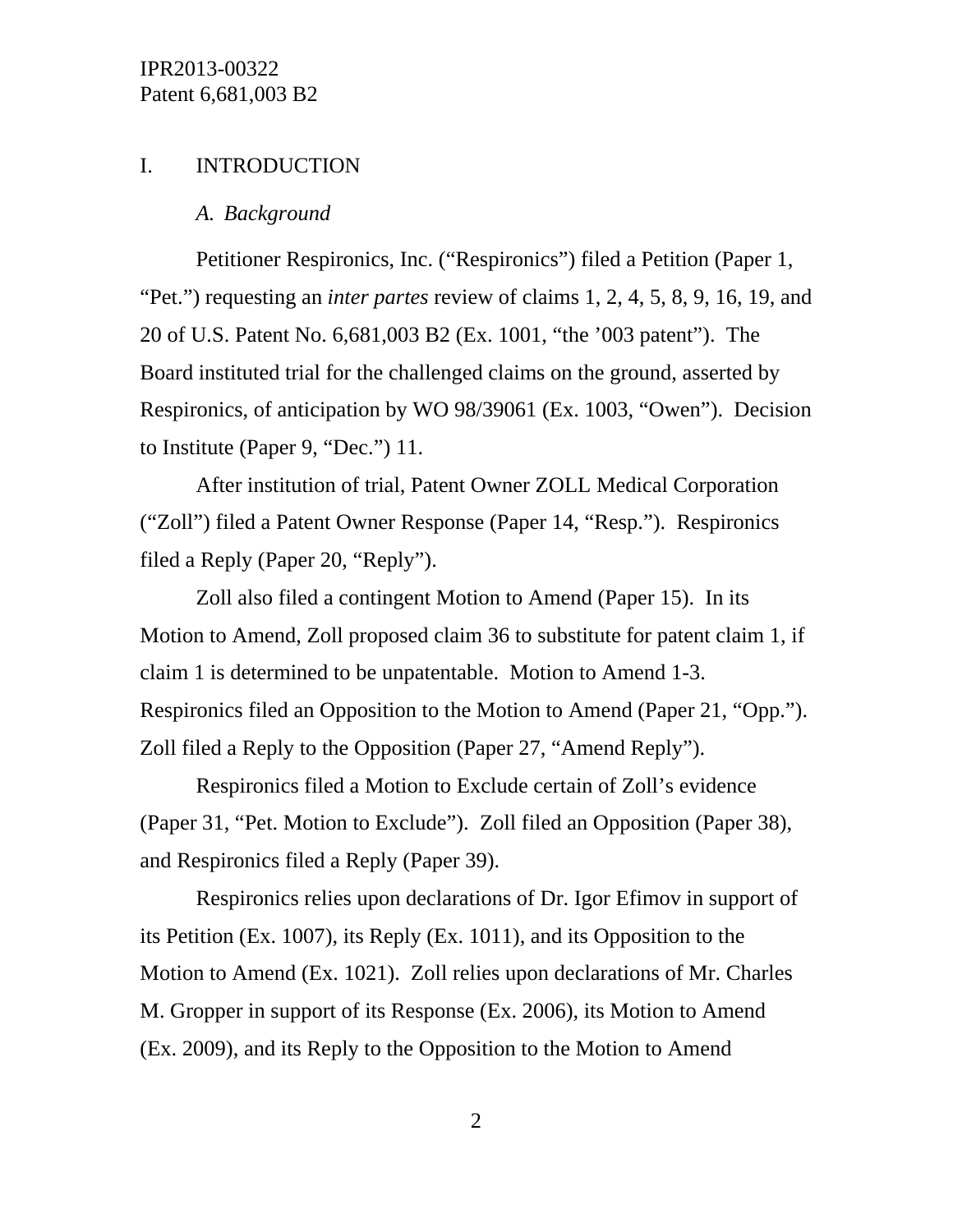(Ex. 2011). Zoll also relies on deposition testimony of Dr. Efimov (Ex. 2010). Zoll filed a Motion for Observations on Cross-Examination of Dr. Efimov (Paper 34, "Obs."), and Respironics filed a Response to the Observations (Paper 37).

Oral argument was conducted on June 26, 2014. A transcript is entered as Paper 45 ("Tr.").

The Board has jurisdiction under 35 U.S.C. § 6(c). This final written decision is issued pursuant to 35 U.S.C. § 318(a) and 37 C.F.R. § 42.73.

Respironics has proved that claim 1 is unpatentable. Respironics has not proved that claims 2, 4, 5, 8, 9, 16, 19, and 20 are unpatentable.

Zoll's Motion to Amend is denied.

Respironics's Motion to Exclude Evidence is denied.

*B. The '003 Patent* 

The '003 patent relates to a medical device worn by a patient and used to provide therapy to the patient, as well as to collect and transmit information about the patient, the device, and the patient's interaction with the device, to a remote location. Ex. 1001, Abstr. Types of data collected and transmitted include, e.g., patient medical information (*id*. at 3:1-4), device performance data (*id.* at 4:28-32), and patient compliance data (*id*. at 4:35-43). The device has a connection, such as a modem (*id.* at 3:45-50), to a communications network, such as the Internet (*id.* at 3:50-51), over which recorded data may be sent to a remote location (*id.* at 3:51-53) and instructions or upgrade software may be received (*id.* at 6:55-58).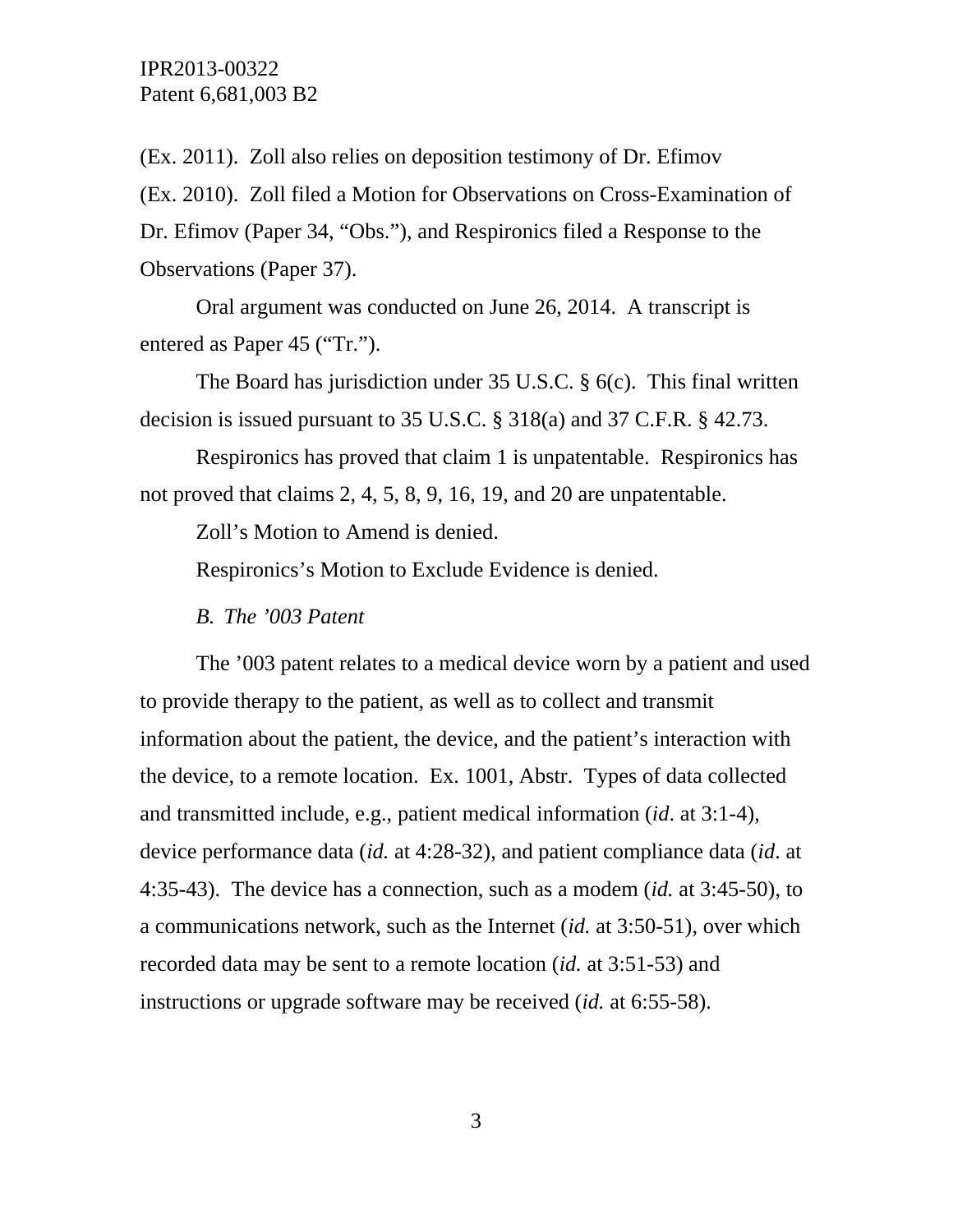Claims 2 and 4 are illustrative of the claimed subject matter and are reproduced below:

> 2. A method of monitoring patient medical information for the treatment of a patient, the method comprising the steps of:

> providing a wearable medical device for treating the patient and monitoring patient medical information;

> operatively connecting the medical device to the patient such that the medical device is worn by the patient;

> recording the patient medical information, device performance data and patient compliance data in a storage means of the medical device;

> operatively connecting the medical device to a communications system;

transmitting the patient medical information, device performance data and patient compliance data to a health care provider by means of said communications system and recording the patient medical information, device performance data and patient compliance data in an information database, wherein said transmitting step is performed while the medical device is operatively connected to the patient for providing treatment to the patient; and

providing access to the patient medical information, device performance data and patient compliance data to individuals.

4. A system for monitoring patient medical information and providing treatment to a patient, the system comprising:

a wearable medical device for monitoring and storing medical parameters and treating the patient in response to a monitored medical condition, the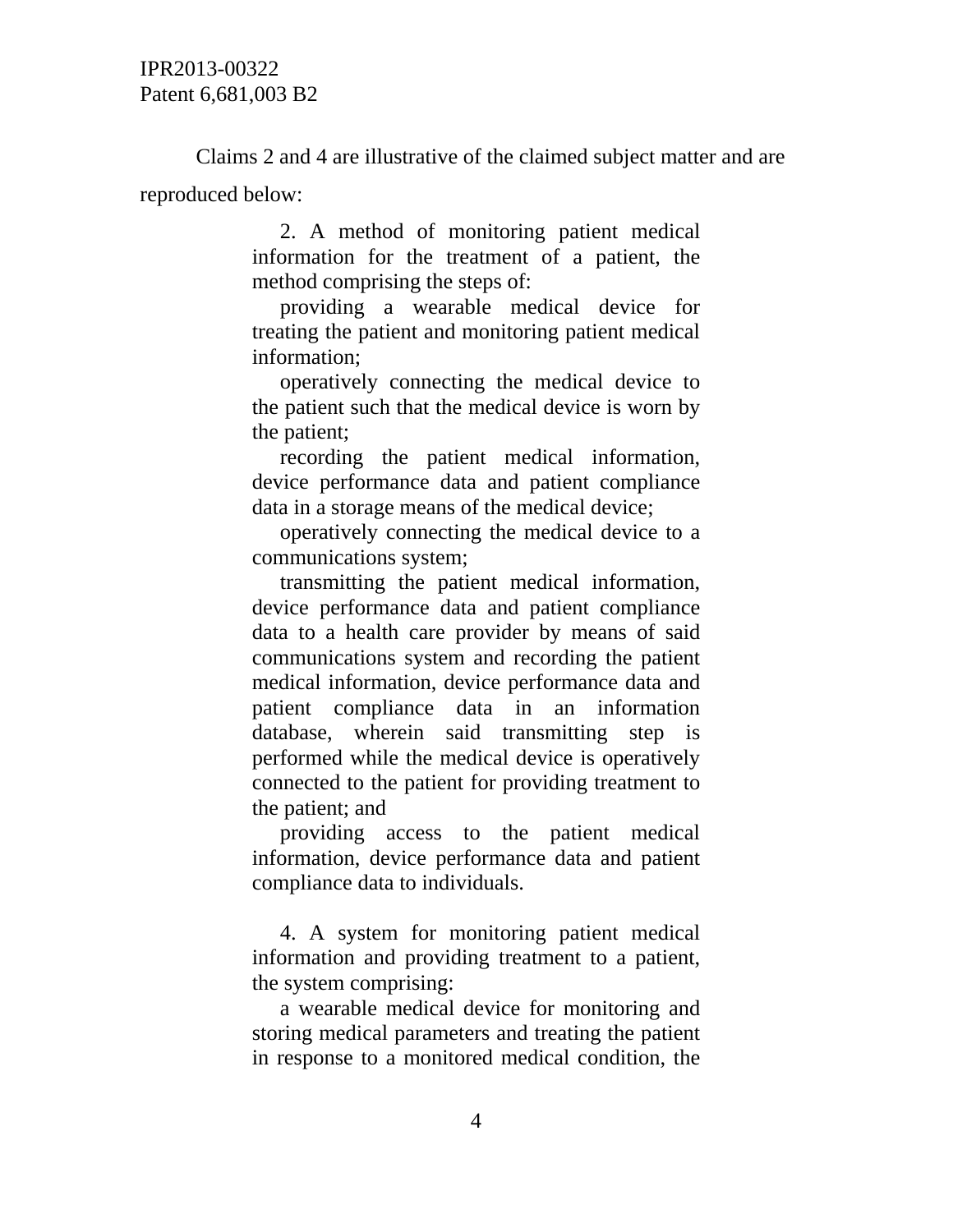medical device operatively attachable to the patient such that the medical device is worn by the patient; a communications network;

means for connecting the medical device to the communication network;

a patient database;

means for monitoring and storing operations information of the medical device and patient compliance and use data;

means for connecting the patient database to the communication network; and

means for exchanging information between the medical device and the patient database, including means for transmitting the medical device operations information and the patient compliance and use data to the patient database via the communication network.

#### II. DISCUSSION

#### *A. Claim Construction*

In an *inter partes* review, claim terms in an unexpired patent are interpreted according to their broadest reasonable construction in light of the specification of the patent in which they appear. 37 C.F.R. § 42.100(b); Office Patent Trial Practice Guide, 77 Fed. Reg. 48,756, 48,766 (Aug. 14, 2012). Claim terms are given their ordinary and customary meaning, as would be understood by one of ordinary skill in the art in the context of the entire disclosure. *In re Translogic Tech., Inc*., 504 F.3d 1249, 1257 (Fed. Cir. 2007). Any special definition for a claim term must be set forth in the specification with reasonable clarity, deliberateness, and precision. *In re Paulsen*, 30 F.3d 1475, 1480 (Fed. Cir. 1994).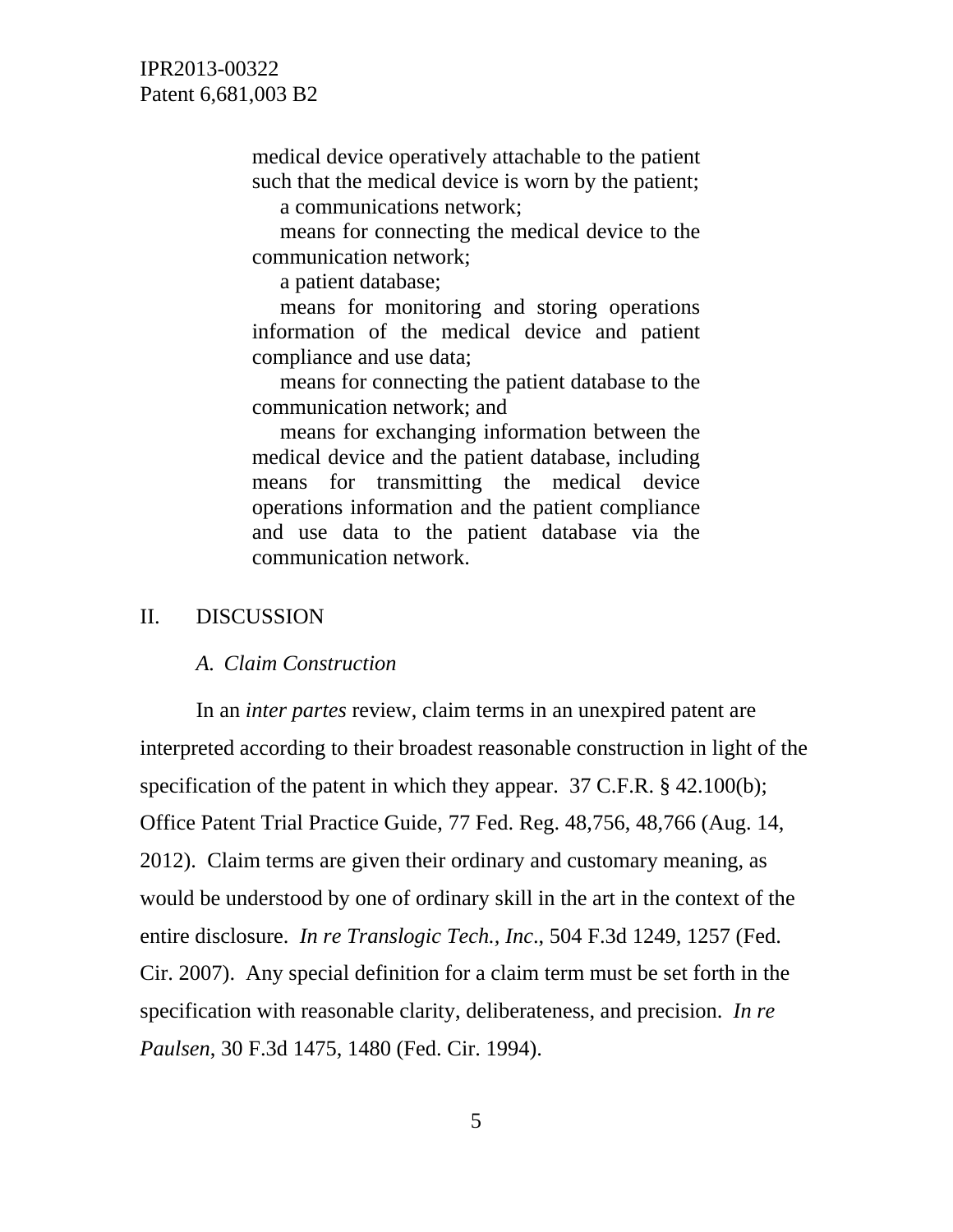$\overline{a}$ 

A limitation using the term "means for" creates a rebuttable presumption that the drafter intended to invoke 35 U.S.C. § 112  $\P$  6.<sup>1</sup> *Personalized Media Commc'ns. LLC v. Int'l Trade Comm'n*, 161 F.3d 696, 703-04 (Fed. Cir. 1998). When construing a means-plus-function limitation under 35 U.S.C. § 112 ¶ 6, we first must identify the claimed function, and then we look to the specification to identify the corresponding structure that performs the claimed function. *Medical Instrumentation & Diagnostics Corp. v. Elekta AB*, 344 F.3d 1205, 1210 (Fed. Cir. 2003); *Cardiac Pacemakers, Inc. v. St. Jude Med., Inc.*, 296 F.3d 1106, 1119 (Fed. Cir. 2002). With respect to the second step, "structure disclosed in the specification is 'corresponding' structure only if the specification or prosecution history clearly links or associates that structure to the function recited in the claim." *Golight, Inc. v. Wal-Mart Stores Inc.*, 355 F.3d 1327, 1334 (Fed. Cir. 2004) (citations and quotation marks omitted).

# *1. "patient compliance data" and "patient compliance and use data"*

Respironics argued, in its Petition, that "patient compliance data" and "patient compliance and use data" both should be construed as "data related to patient use." Pet. 5 (citing Ex. 1007 ¶¶ 17-19).

Respironics's initial construction did not accord sufficient weight to the term "compliance." Although Respironics and its expert, Dr. Efimov,

<sup>&</sup>lt;sup>1</sup> Section 4(c) of the AIA re-designated 35 U.S.C. § 112  $\P$  6, as 35 U.S.C. § 112(f). Because the '003 patent has a filing date before September 16, 2012 (effective date of the statute), we will refer to the pre-AIA version of 35 U.S.C. § 112.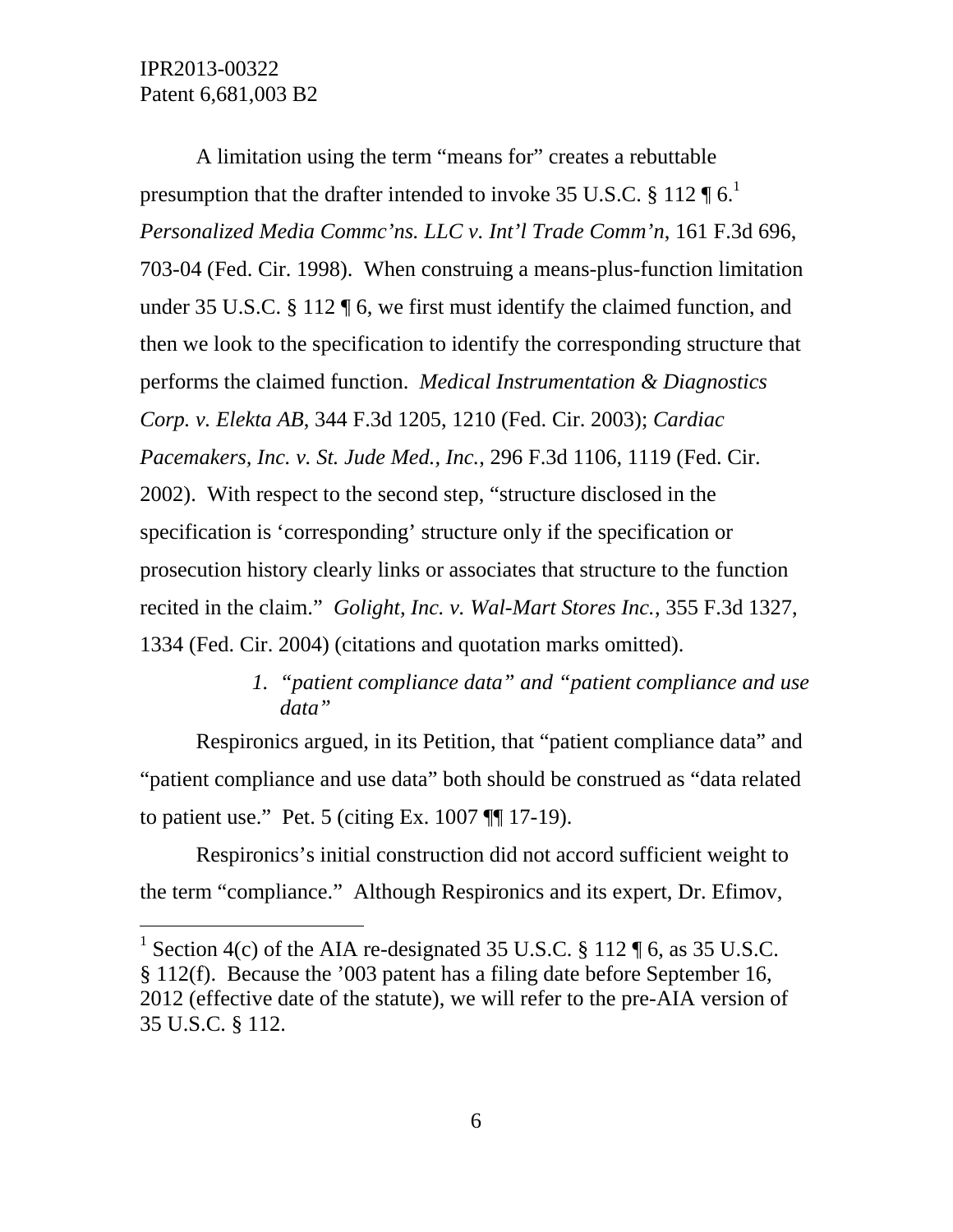cite numerous passages in the '003 patent, none of these passages serves to define "patient compliance [and use] data" in a manner that justifies disregarding that term. Although the '003 patent does describe patient compliance data as relating to whether the patient is using the device improperly, or at all (Ex. 1001, 5:49-52), it is used within the context of assessing whether the patient is following (i.e., complying with) instructions. To construe the terms as encompassing any data related to patient use is, therefore, unreasonably broad.

We determined, for purposes of instituting *inter partes* review, that the broadest reasonable construction of "patient compliance [and use] data," in light of the Specification of the '003 patent, is "data indicating whether a patient has followed instructions for use." Dec. 7 (citing Ex. 1001, 4:39-43). Respironics has since indicated that it does not contest this construction. Reply 1-2; Paper 44, 2; Tr. 6:4-5.

Zoll argues that "patient compliance data" should be construed as "data quantifying an extent to which a patient correctly follows instructions," based both on how the term would be understood by one of ordinary skill in the art, and also on how the term is used in the '003 patent. Resp. 3, 5-14.

We have considered Zoll's arguments and evidence but determine that neither the use of the term "patient compliance [and use] data" in the '003 patent, nor its understanding by one of ordinary skill in the art, justifies Zoll's argument that the broadest reasonable construction should be constrained to require that the data quantify the extent to which a patient correctly follows instructions. In short, although Zoll shows that patient

7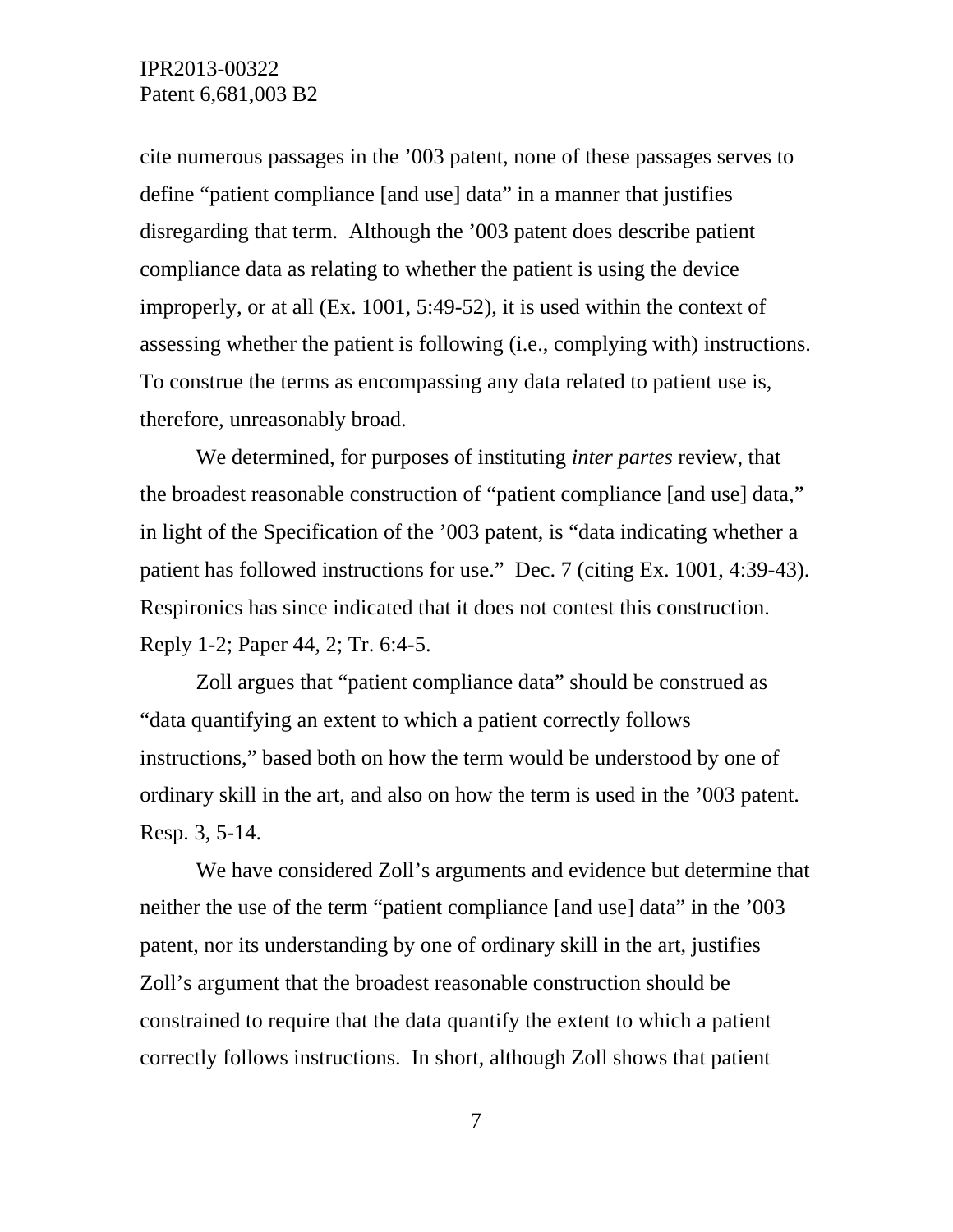compliance data *may* be quantitative, Zoll does not explain why patient compliance data *must* be quantitative.

For these reasons, we maintain our initial determination that the terms are properly construed to mean "data indicating whether a patient has followed instructions for use."

### *2. Means-plus-function limitations*

Respironics argues that several limitations are to be construed as mean-plus-function limitations, in accordance with 35 U.S.C. § 112 ¶ 6, and proposes constructions for those terms. Pet. 7-11 (Table). We adopted Respironics's proposed constructions for purposes of instituting *inter partes*  review. Dec. 8. Zoll does not contest the applicability of § 112 ¶ 6 to these limitations, and does not contest most of the proposed constructions.

We focus our analysis on the "means for monitoring and storing" limitation in claims 4 and 19. Claim 4 recites: "means for monitoring and storing operations information of the medical device and patient compliance and use data." Claim 19 recites: "means for monitoring and storing patient medical parameters, device performance data and patient compliance data." Respironics argues that the structures disclosed in the '003 patent as performing the "monitoring" and "storing" functions are a medical device and a memory. Pet. 8. Zoll does not contest this structural correspondence. We maintain our determination that these limitations invoke 35 U.S.C. § 112 ¶ 6, and that the structures corresponding to each of these limitations are a medical device and a memory.

8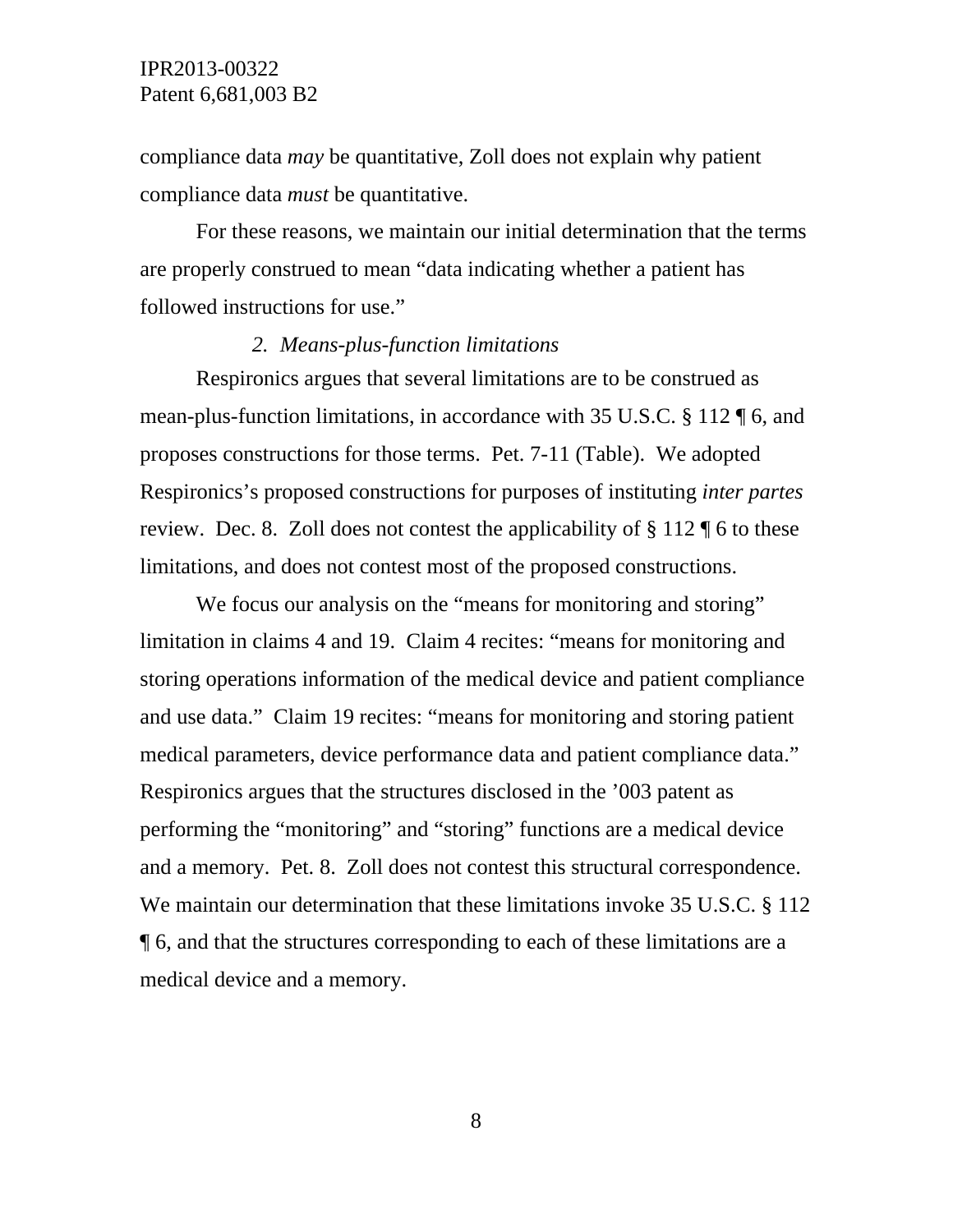l

We have considered the parties' arguments and evidence concerning the other means-plus-function limitations, but we determine that express construction of these limitations is not material to this decision.

### *3. "Personnel"*

Zoll proposes construing "personnel," in claim 16, as "the body of persons employed by or active in an organization, business, or service." Resp. 4. Respironics opposes this construction. Reply 8-9. We determine that express construction of this term is not material to this decision.

*B. Anticipation of Claims 1, 2, 4, 5, 8, 9, 16, 19, and 20 by Owen* 

We instituted review based on Respironics's contention that Owen anticipates claims 1, 2, 4, 5, 8, 9, 16, 19, and 20 under 35 U.S.C. § 102(b) (2010).

#### *1. Overview of Owen*

Owen discloses wearable defibrillator 10. Ex. 1003, Abstr. The defibrillator may be provided as a belt that can be worn around the waist or chest. *Id.* at 30:30-31.<sup>2</sup> The device includes electrodes that are used to monitor the patient and to deliver energy to the patient. *Id.* at 5:19-21. The device also includes a visual indicator that displays, e.g., statements indicating that the patient has been wearing the device "for greater than a recommended period of time." *Id.* at 31:24-32. The defibrillator also includes a response button, which the user can push in response to an

 $2^2$  All references to Owen use the page numbers as published, not the exhibit page numbers applied by Respironics.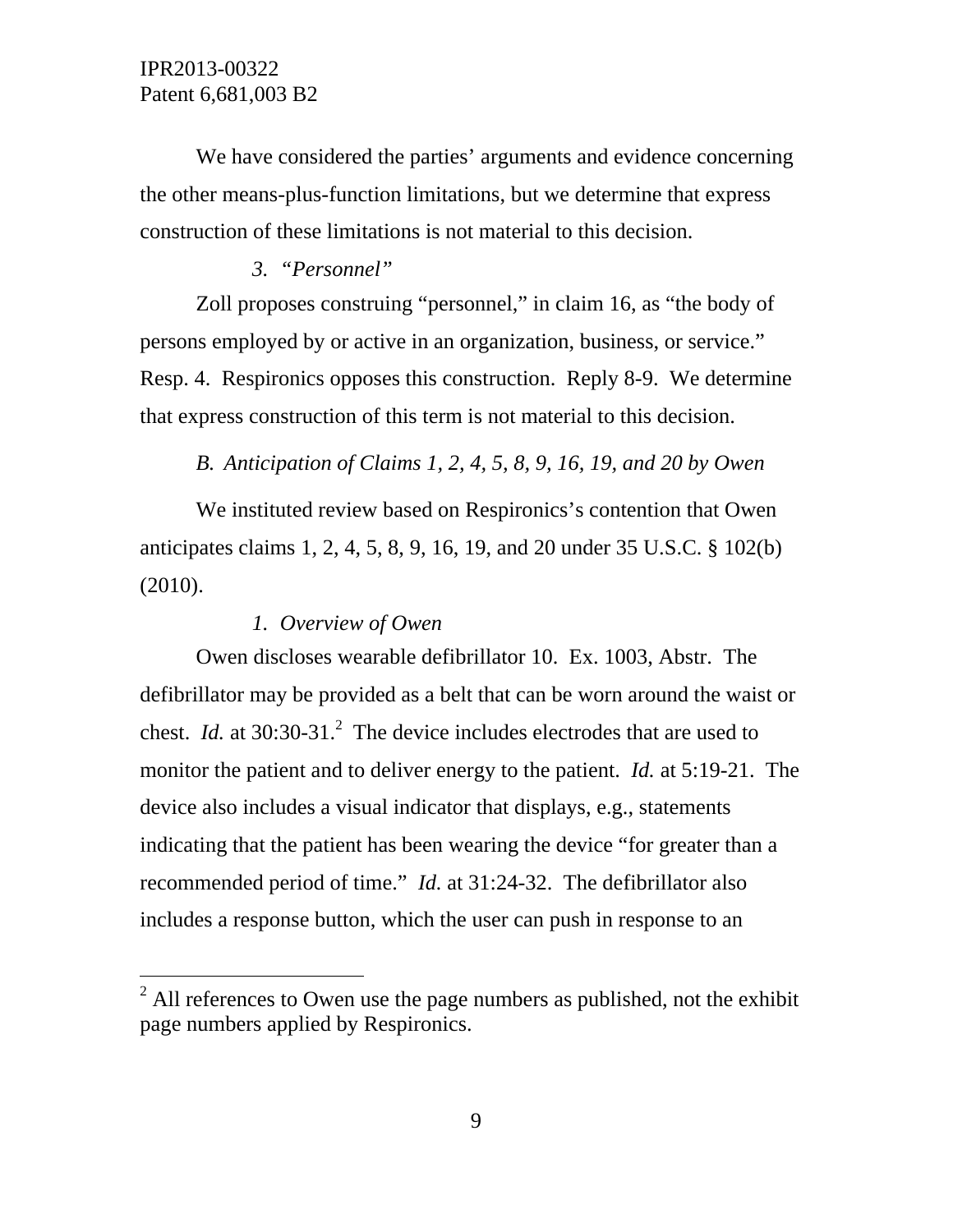instruction from the device to respond. *Id.* at 33:13-15. The defibrillator also may include another button, which the user can push in order to cause the defibrillator to record a cardiac event. *Id.* at 33:15-19. The response button may serve both purposes, so that a user may push it in response to an instruction, to trigger a recording, or both. *Id.* at 33:19-22.

The defibrillator includes data memory logging block 57 that stores all information provided to, or transmitted from, the defibrillator, including both operational and patient information. *Id.* at 35:9-10, 36:18-20. Patient information includes, e.g., the patient's electrocardiogram, messages displayed on the visual indicator, and "information concerning patient interaction with the defibrillator." *Id.* at 35:11–12, 17-18 (quotation). The interaction information concerns, "e.g., if and when the patient has pressed the response button." *Id.* at 35:18-19. The device also includes a base station that is connected to the defibrillator. *Id.* at 31:11-12. The base station includes an external interface over which information is exchanged with a remote location, such as a central repository or doctor's office. *Id.* at 64:2-5. The external interface may include a modem or a network connection. *Id.* at 65:14-15. The operational and patient information stored in data memory logging block 57 may be transmitted from the defibrillator to the central repository and stored there. *Id.* at 14:3-4, 65:10-18. Information stored in the central repository is available for analysis using, e.g., a computer in communication with the central repository. *Id.* at 14:6-9. Data may be received by the defibrillator from the remote location over the external interface, including instructions that reprogram the defibrillator. *Id.*  at 68:17-18. The defibrillator also may transmit information to personal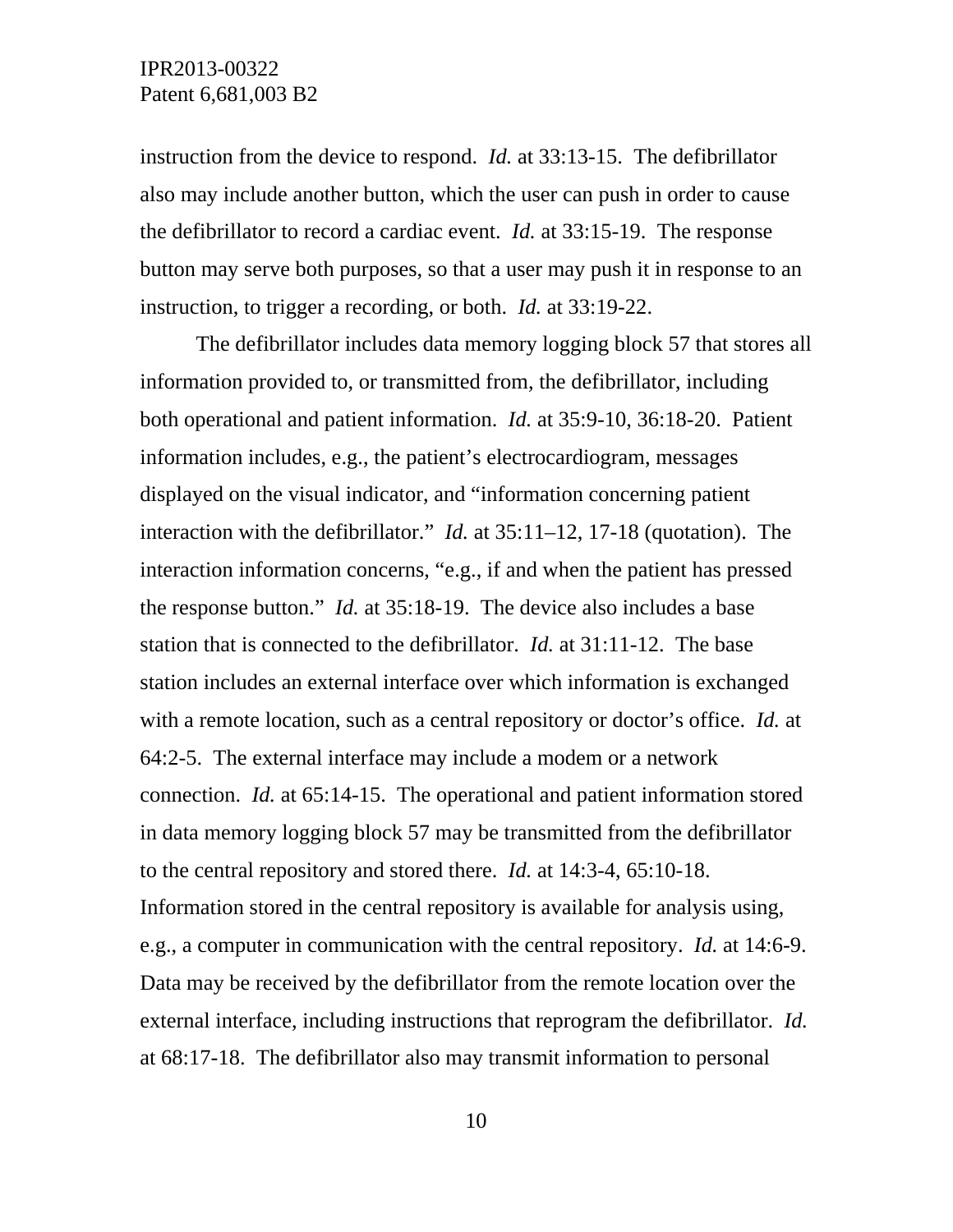computer 6 or 201 while a patient wears the defibrillator. *Id.* at 13:24-26, 31:18-21, 77:17-20, 79:9-11, Fig. 2.

*2. Analysis* 

*a. Claim 1* 

Respironics presents arguments concerning anticipation of claim 1 by

Owen on pages 11-13 of the Petition, supported by paragraphs 34-40 of

Dr. Efimov's initial declaration (Ex. 1007). Zoll directs no argument to

claim 1 in its Response, or in subsequent papers. Tr. 56:20–57:1.

Claim 1 recites:

1. A method of monitoring patient medical information for the treatment of a patient, the method comprising the steps of:

providing a wearable medical device for monitoring patient medical information and treating the patient in response to a monitored medical condition;

operatively connecting the medical device to the patient such that the medical device is worn by the patient;

recording the patient medical information in a storage means of the medical device;

operatively connecting the medical device to a communications system;

transmitting the patient medical information to a health care provider by means of said communications system and recording the patient medical information in an information database; and

providing access to the patient medical information to individuals.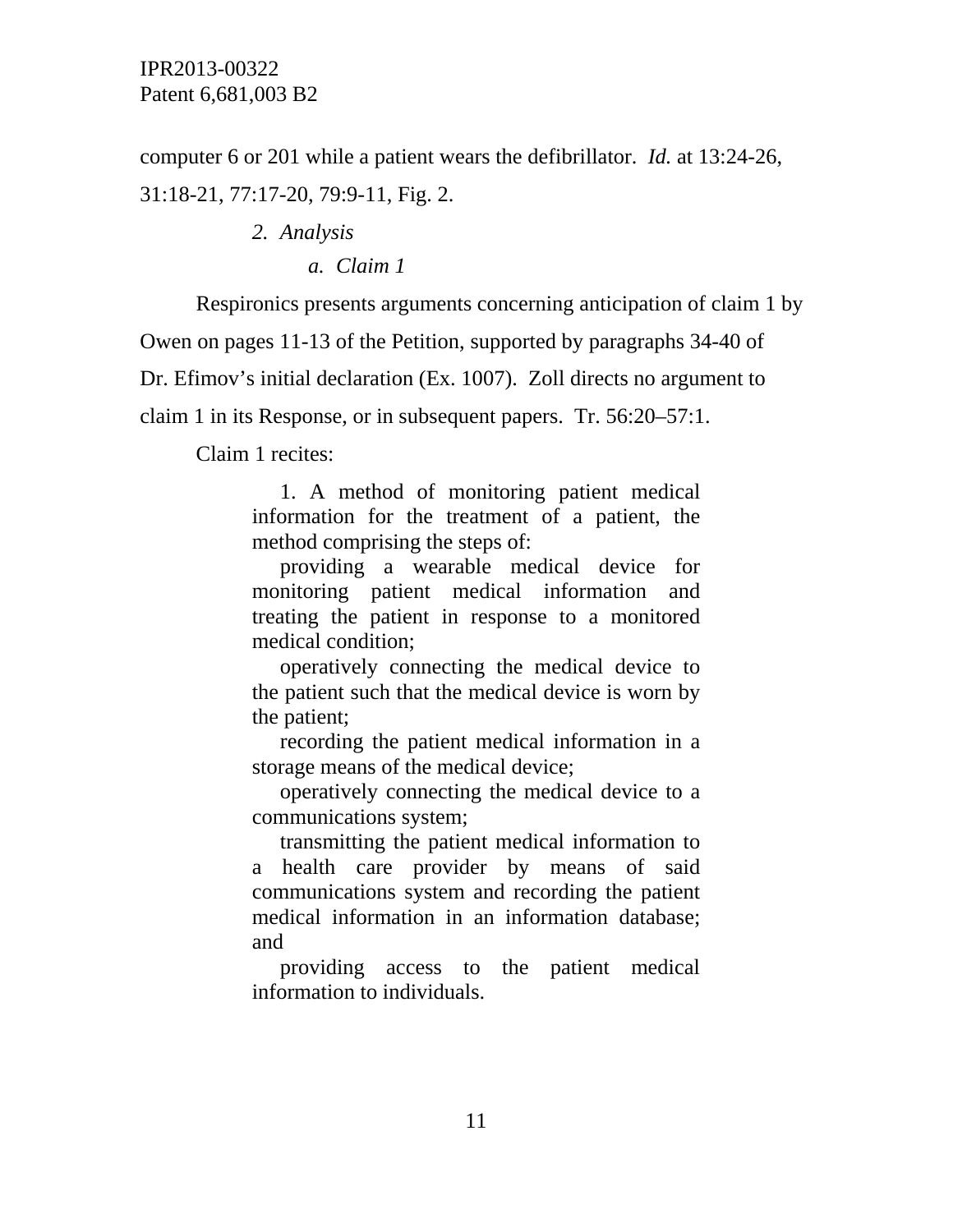Respironics argues that Owen meets claim 1 because it discloses providing a wearable defibrillator to a patient that also monitors the patient's electrocardiogram, records the electrocardiogram in memory, connects to a communication system to send the recorded information over an external data link, stores the sent information in a central repository, and makes the stored data available to health care providers for review. Pet. 12-13 (citing Ex. 1003, Abstr., 1:9-13, 4:31–5:2, 5:19-23, 5:23–6:14, 6:29–7:6, 7:11-19, 8:2-12, 14:2-12, 30:21-31, 31:8-21, 34:15-16, 35:9–36:20, 64:2-16, Figs. 1-2); Ex. 1007 ¶¶ 34-40.

Upon consideration of Respironics's arguments and evidence, we are persuaded that a preponderance of the evidence supports its contention that claim 1 is unpatentable under 35 U.S.C. § 102(b) as anticipated by Owen. As summarized above in section II.B.1, Owen discloses a method in which a patient wears a device that can both monitor the patient and deliver defibrillation therapy while being worn. Ex. 1003, 5:19-21. The device stores recorded medical information, such as an electrocardiogram, in memory, and transmits that information over a communication network to a database for review by individuals. *Id.* at 14:3-9, 35:9-10, 36:18-20. This evidence demonstrates that all limitations of claim 1 were disclosed by Owen, in the claimed arrangement. We determine, consequently, that Owen anticipates the subject matter of claim 1.

#### *b. Claim 2*

Respironics presents arguments concerning anticipation of claim 2 by Owen on pages 11-16 of the Petition, supported by paragraphs 34-39 and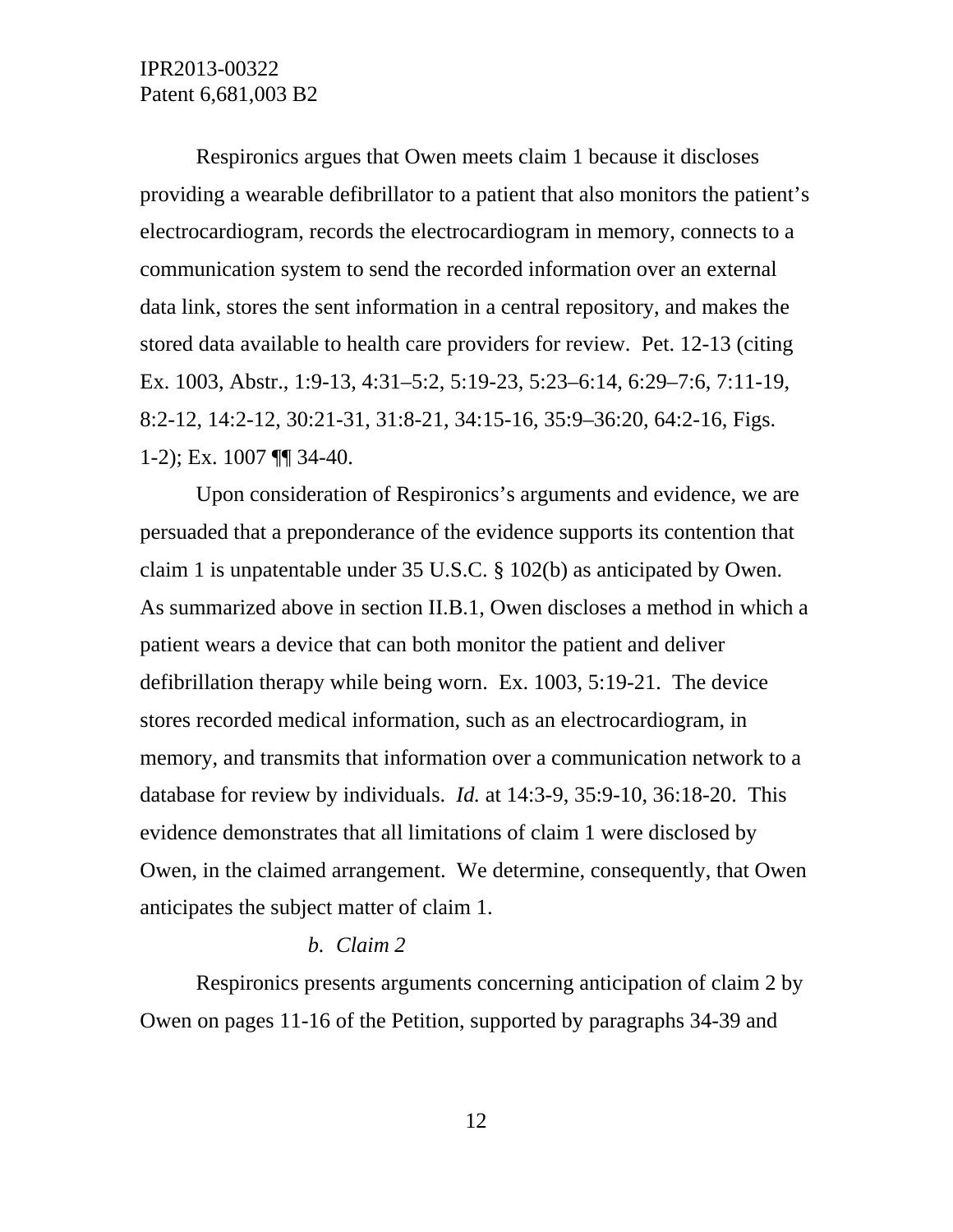41-49 of Dr. Efimov's initial declaration (Ex. 1007). Claim 2 is reproduced above at page 4.

We focus our analysis on the claim limitation "patient compliance data." Claim 2 requires that patient compliance data be recorded in a storage means of the medical device, transmitted to a health care provider, recorded in an information database, and made accessible to individuals.

In its Petition, Respironics cites a lengthy paragraph in Owen as providing disclosure of patient compliance data, as well as several other limitations. Pet. 14 (claim chart) (citing Ex. 1003, 35:9–36:20). This paragraph describes "data logging memory block 57" and lists many types of information that are stored in it. Ex. 1003, 35:9–36:20. Respironics quotes from this list several types of information, including "the patient's [electrocardiogram,]" "information concerning patient interaction with the defibrillator," "operational errors" of the defibrillator, and patient parameters, such as information indicating "whether the electrodes are not attached, or are improperly attached" to the patient. Pet. 14. Respironics does not identify in the Petition which of these types of information constitute patient compliance data, but Dr. Efimov cites information concerning electrode placement and "information concerning patient interaction with the defibrillator" when addressing patient compliance data. Ex. 1007 ¶ 44, final sentence. Respironics also cites "information relating to a plurality of patients that use the type of defibrillator" when discussing information that is recorded in an information database. Pet. 15 (claim chart) (citing Ex. 1003, 8:5-6).

13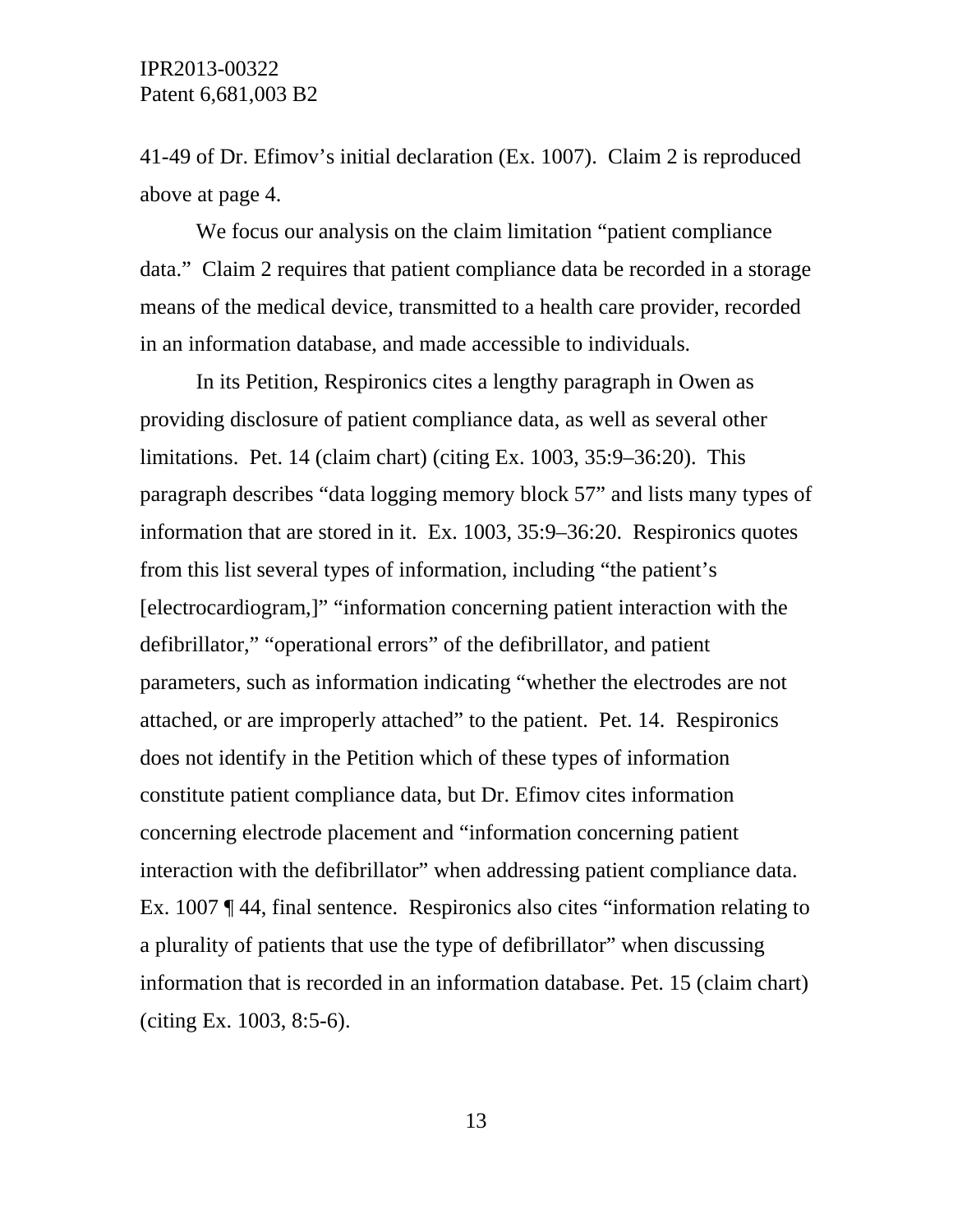Zoll argues that none of the types of information Respironics cites as being "patient compliance data" are so. Resp. 14-20. We address each type of information in turn.

# *(1)"whether the electrodes are not attached, or are improperly attached"*

Zoll argues that information indicating whether the electrodes are not attached or improperly attached is not "patient compliance data," because Owen does not disclose instructing the patient on the correct way to attach the electrodes, and also because improper attachment may simply reflect passive loosening, as opposed to the patient's failure to follow instructions. Resp. 18-20 (citing Ex. 2006 ¶ 40). We agree with Zoll. Respironics has not identified where Owen discloses instructing the patient on the correct placement of the electrodes. Respironics also has not explained how information indicating electrode detachment or incorrect attachment necessarily reflects the patient's failure to follow instructions, regardless of whether Owen discloses instructing the patient on electrode placement.

> *(2)"information concerning patient interaction with the defibrillator"*

In its Petition, Respironics does not specify what types of "information concerning patient interaction with the defibrillator" it considers to constitute "patient compliance data." In our decision instituting *inter partes* review, we cited disclosure in Owen that information logged in memory block 57 includes an indication of "if and when the patient has pressed the response button." Dec. 8 (citing Ex. 1003, 35:18-19). The patient may push the response button in response to the verbal message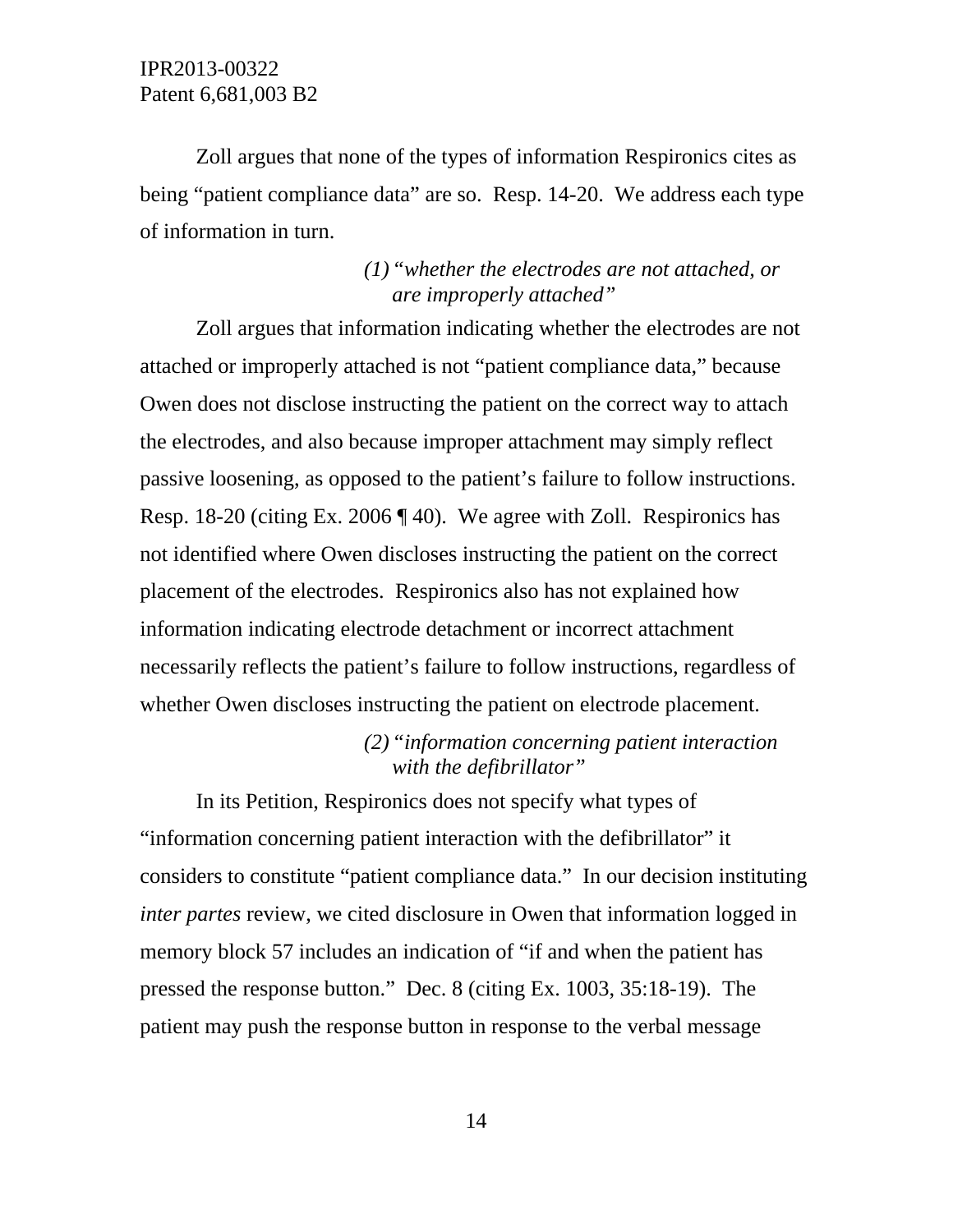"PLEASE RESPOND" given by the defibrillator to the patient. Ex. 1003, 33:13-15. Respironics argues that the button-push information constitutes "patient compliance data." Reply 10; Tr. 9:22–10:3. Respironics also argues that a statement indicating that the patient has been wearing the electrode harness for "greater than a recommended period of time" constitutes "patient compliance data." Reply 10-11 (citing Ex. 1003, 31:24-32). According to Respironics, Owen discloses displaying this statement on the defibrillator's visual display, and "displayed messages" are among the types of information stored in, and transmitted from, memory block 57. Reply 10 (citing Ex. 1003, 35:9-10).

#### *(a)Button push*

Zoll argues that the information indicating whether and when the patient pushed the response button is not "patient compliance data" as we construe that term, because nothing in Owen indicates whether the button push was in response to the verbal instruction "PLEASE RESPOND." Resp. 15-17. According to Zoll, Owen does not disclose storing any information concerning *when* a prompt to push the button was issued to the patient. Tr. 52:7-11. Without information about when a prompt was issued, argues Zoll, information about when the patient pushed the button does not provide any indication about whether the patient followed an instruction. *Id.*

In reply, Respironics argues that when a patient pushes the button in response to the "PLEASE RESPOND" verbal instruction, the patient has followed an instruction, and the data indicating that the button was pushed is indicative of the patient's compliance with the instruction. Reply 10.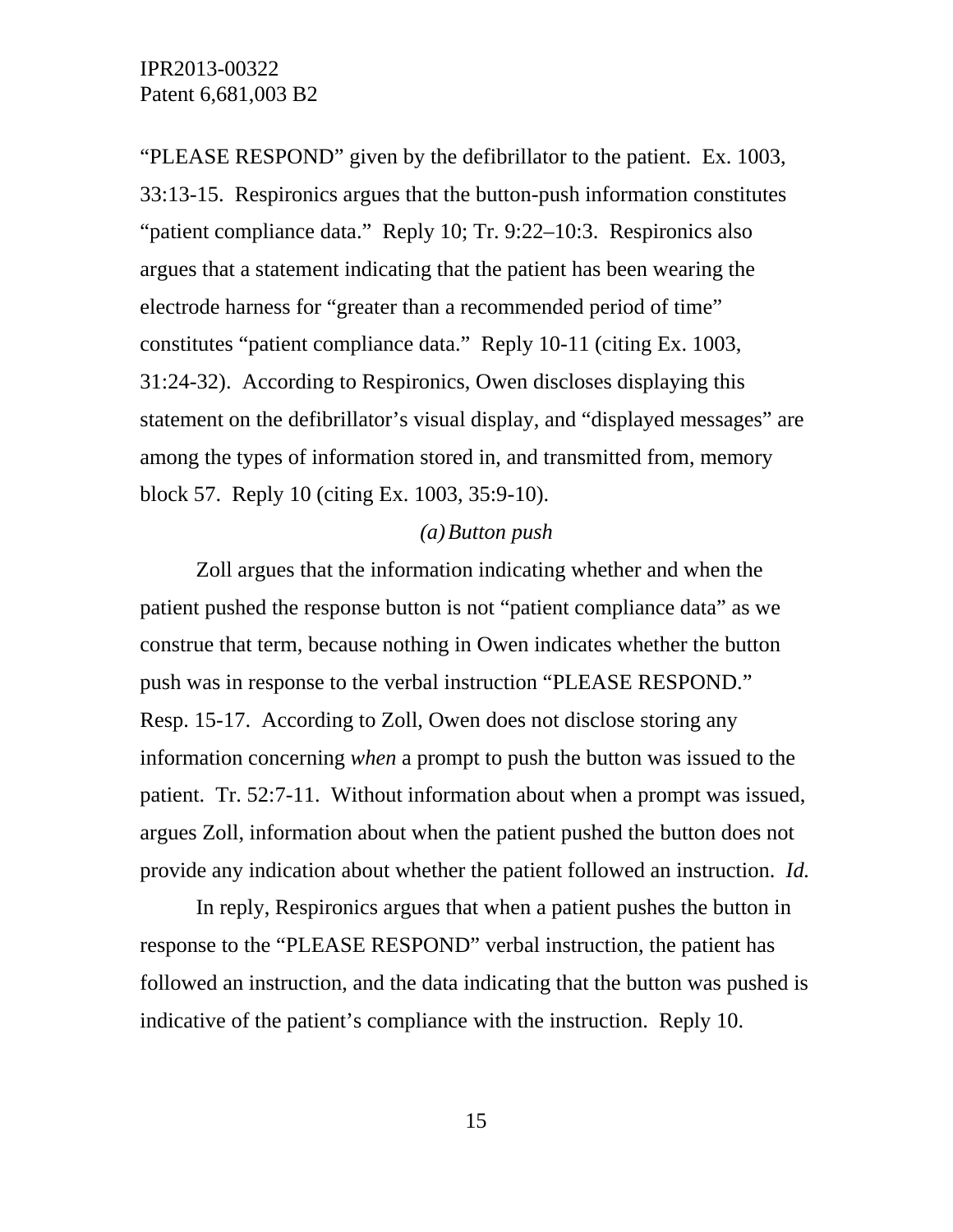We agree with Zoll that information indicating whether and when the patient pushed the response button does not constitute "patient compliance data." Although Owen discloses that verbal messages may correspond to messages displayed on the visual indicator (Ex. 1003, 32:19-20), and that displayed messages are stored in the memory block (*id.* at 35:17), Respironics does not identify disclosure that Owen records the time at which the verbal prompt is given to the patient. Respironics thus has not explained how Owen provides sufficient context for one to be able to determine whether a prompt preceded a particular button push. Without this context, the information recorded upon the pushing of the button is insufficient to distinguish a prompted button push from an unprompted button push or an accidental one. There is no assurance that every, or indeed *any*, recorded button push was performed in response to an instruction. Button-push information recorded in the memory block is not usable as patient compliance data, because there is no way to know that it indicates whether the patient followed instructions. Because it cannot be known whether the button-push data reflects patient compliance, we determine that it does not constitute "patient compliance data."

### *(b)"wear time" message*

In its Motion for Observations, Zoll cites testimony in which Dr. Efimov acknowledges that Owen does not disclose that the patient is told how long to wear the harness. Obs. 12 (citing Ex. 2010, 116:6-21). The testimony is as follows:

> Q. . . . In rendering your opinions in this matter, you have not identified anything in Owen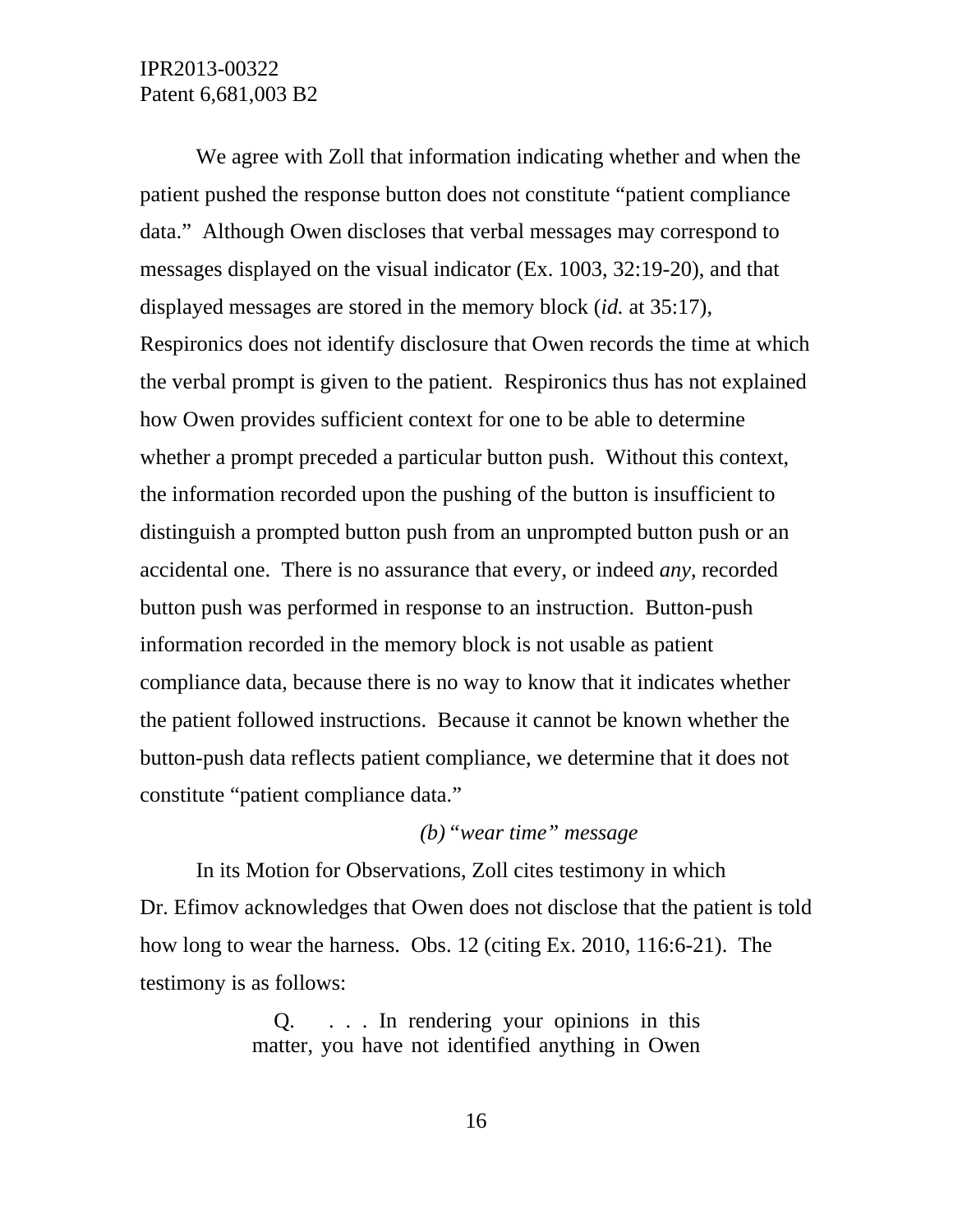> that would identify to the user, or to anyone, the actual wear time of the device, right?

> MS. DEFRANCO: Objection. Scope and relevance.

> A. I can look again. (Witness reviews document.) Yeah. I didn't find this particular clarification, but I did find other examples where it's more clarified, but not what exactly the amount of time patient will be instructed to wear the harness.

Ex. 2010, 116:8-21. Respironics acknowledges that Owen does not disclose communicating the recommended wear time to the patient, other than by displaying the statement that the wear time has been exceeded.

Tr. 22:18-23.

We are not persuaded that the "wear time" statement constitutes "patient compliance data," because Respironics has not shown that Owen discloses telling the patient what the recommended wear time is. Without evidence that that patient had been told not to wear the harness longer than a recommended period of time, information that the patient exceeded this time cannot be said to indicate whether the patient followed instructions for use.

> *(3)"information relating to a plurality of patients that use the type of defibrillator"*

Respironics cites this type of information when addressing what information is recorded in the information database. Pet. 15. It is not clear whether Respironics is citing it as an example of "patient compliance data" or one of the other data types recited in the claim—patient medical information or device performance data. Respironics does not make any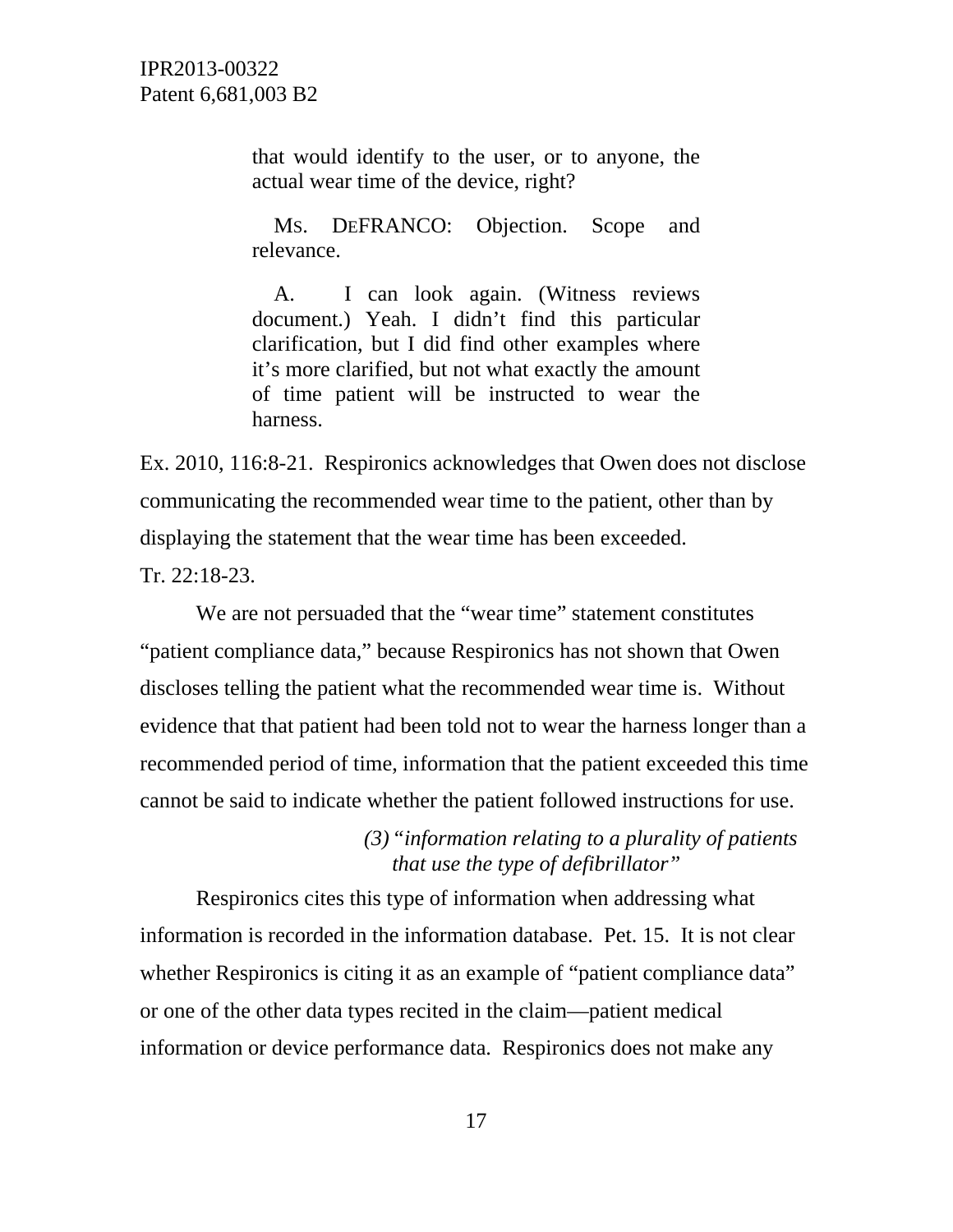plausible arguments, or cite any credible evidence, to explain how "information relating to a plurality of patients that use the type of defibrillator" constitutes "patient compliance data." We are not persuaded, consequently, that this type of information is "patient compliance data."

#### *(4)Analysis*

Anticipation is a question of fact and requires a showing of strict identity between the claimed subject matter and the disclosure of a single reference. *Trintec Indus., Inc. v. Top-U.S.A. Corp.*, 295 F.3d 1292, 1296 (Fed. Cir. 2002) (noting "strict identity required of the test for novelty")*.* To anticipate the subject matter of a claim, a single reference must disclose all limitations in the claimed arrangement. *Wm. Wrigley Jr. Co. v. Cadbury Adams USA LLC*, 683 F.3d 1356, 1361 (Fed. Cir. 2012). It is not enough to show that a reference is "substantially the same" as the claimed subject matter. *Jamesbury Corp. v. Litton Indus. Prods.*, 756 F.2d 1556, 1560 (Fed. Cir. 1985), *overruled on other grounds, A.C. Aukerman Co. v. R.L. Chaides Constr. Co.*, 960 F.2d 1020 (Fed. Cir. 1992) (*en banc*). Rather, it must be shown that the claim at issue encompasses subject matter fully disclosed by a single reference. *In re Skvorecz*, 580 F.3d 1262, 1266 (Fed. Cir. 2009).

Respironics has not shown that Owen discloses "patient compliance data," as we have construed that term—a construction that Respironics expressly does not contest. *See* Tr. 6:4-5; Paper 44, 2. We reach this conclusion because the evidence Respironics has put forward, as discussed above, does not persuade us that any of the data that Owen records or transmits is indicative of whether the patient has followed instructions for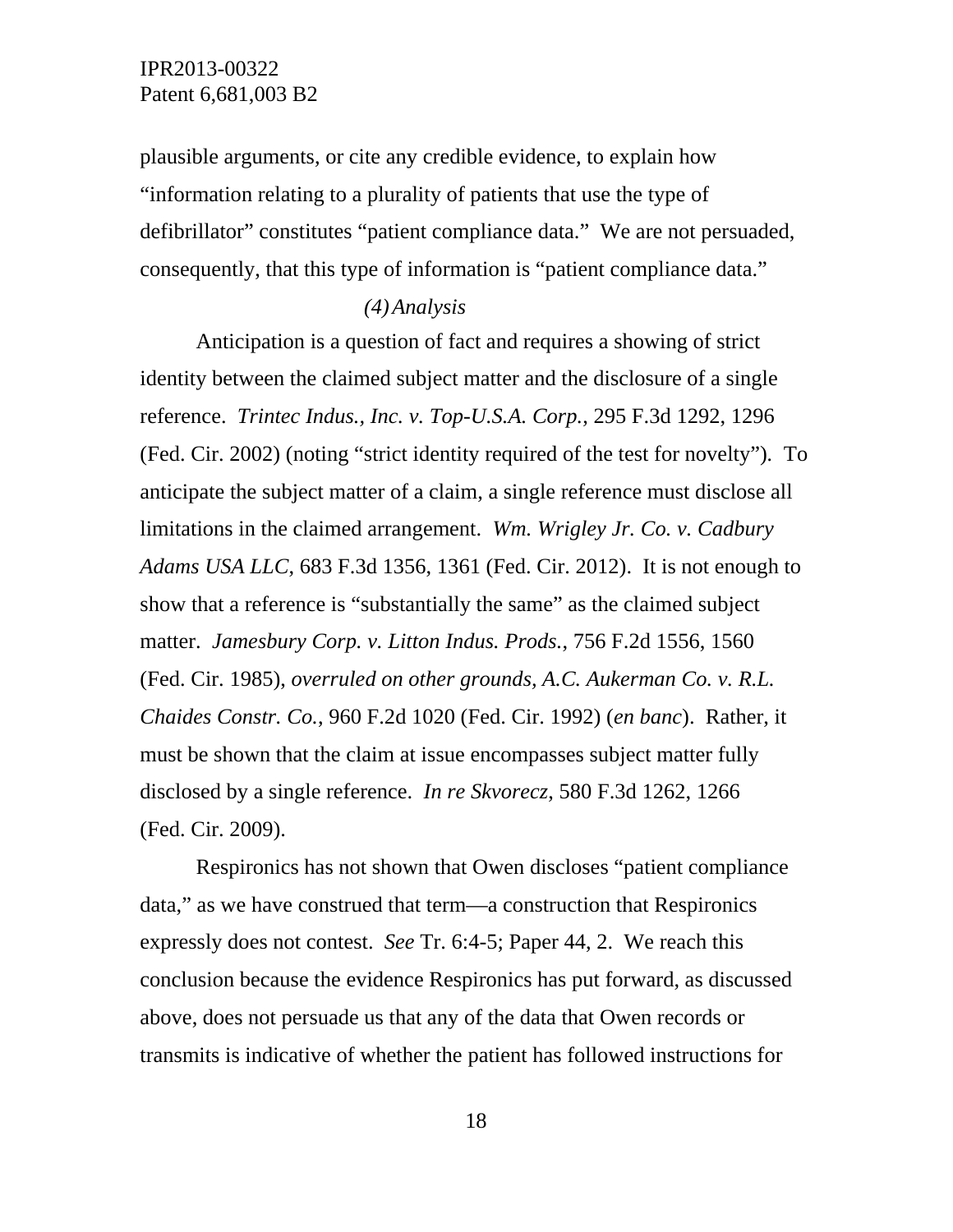use. A preponderance of evidence does not emerge, consequently, to show that Owen discloses every limitation of claim 2 in the claimed arrangement. For these reasons, we determine that Respironics has not proved that Owen anticipates the subject matter of claim 2.

### *c. Claims 4, 5, 8, 9, 16, 19, and 20*

Independent claims 4 and 19 are directed to systems for monitoring patient medical information and providing treatment to a patient. Claim 4 recites the limitation "patient compliance and use data" within the "means for monitoring and storing" and "means for exchanging" limitations. Ex. 1001, 10:66-67, 11:6. Claim 19 similarly recites "patient compliance data" as part of "means for monitoring and storing" and "means for exchanging" limitations. As discussed above in section II.A.2, we construe the "means for monitoring and storing" limitations as invoking 35 U.S.C. § 112 ¶ 6 and as corresponding to a medical device and a memory.

As discussed above in section II.A.1, we construe "patient compliance and use data" identically to "patient compliance data," i.e., as "data indicating whether a patient has followed instructions for use." Claim 19 and its dependent claim 20 recite "patient compliance data."

For reasons discussed above in connection to claim 2, we have determined that Respironics has failed to show that Owen discloses "patient compliance [and use] data." It follows that Respironics has failed also to show that Owen discloses structure that performs the recited functions involving "patient compliance [and use] data." Although it is undisputed that Owen discloses a medical device (defibrillator 10) and a memory (data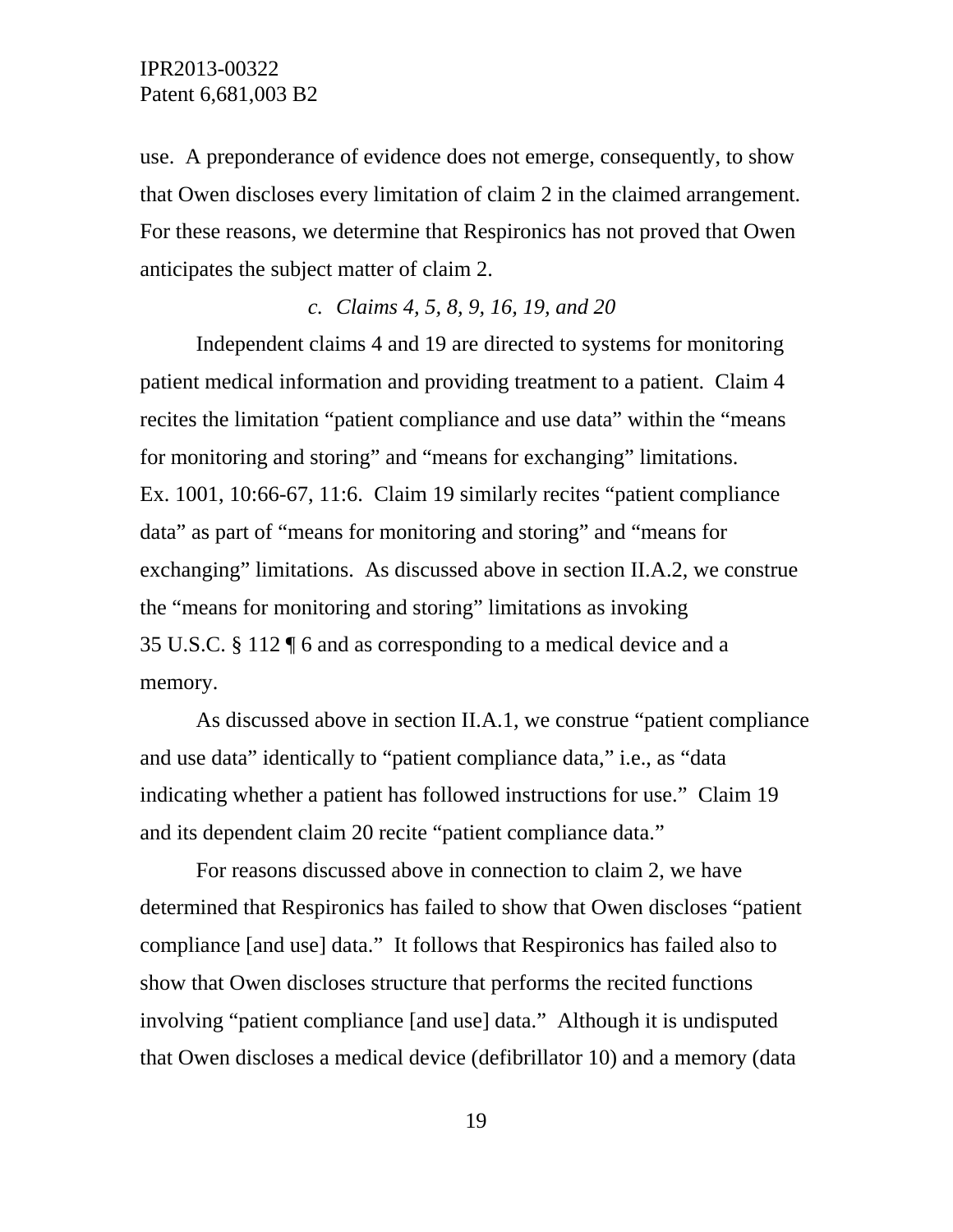logging memory block 57), Respironics has not shown that Owen discloses these structures in the context of performing any operations on "patient compliance [and use] data." Respironics has not shown, therefore, that Owen meets the means-plus-function limitations that recite functions involving "patient compliance [and use] data." *See Fresenius USA, Inc. v. Baxter Int'l, Inc.*, 582 F.3d 1288, 1300 (Fed. Cir. 2009) (disclosure in the prior art of a particular structure, without discussion of that structure in the context of the claimed function, does not meet a means-plus-function limitation).

A preponderance of evidence does not emerge, consequently, to show that Owen discloses every limitation of claims 4 and 19 in the claimed arrangements. For these reasons, we determine that Respironics has not proved that Owen anticipates the subject matter of claims 4 and 19, as well as dependent claims 5, 8, 9, 16, and 20.

#### III. MOTION TO AMEND

### *A. Zoll's Burden*

An *inter partes* review is neither a patent examination proceeding nor a patent reexamination proceeding. The proposed substitute claims, in a motion to amend, are not entered automatically and then subjected to examination. Rather, the substitute claims will be added directly to the patent, without examination, if the patent owner's motion to amend claims is granted. The patent owner is not rebutting a rejection in an Office Action, as though this proceeding were a patent examination or a patent reexamination. Instead, the patent owner bears the burden of proof in demonstrating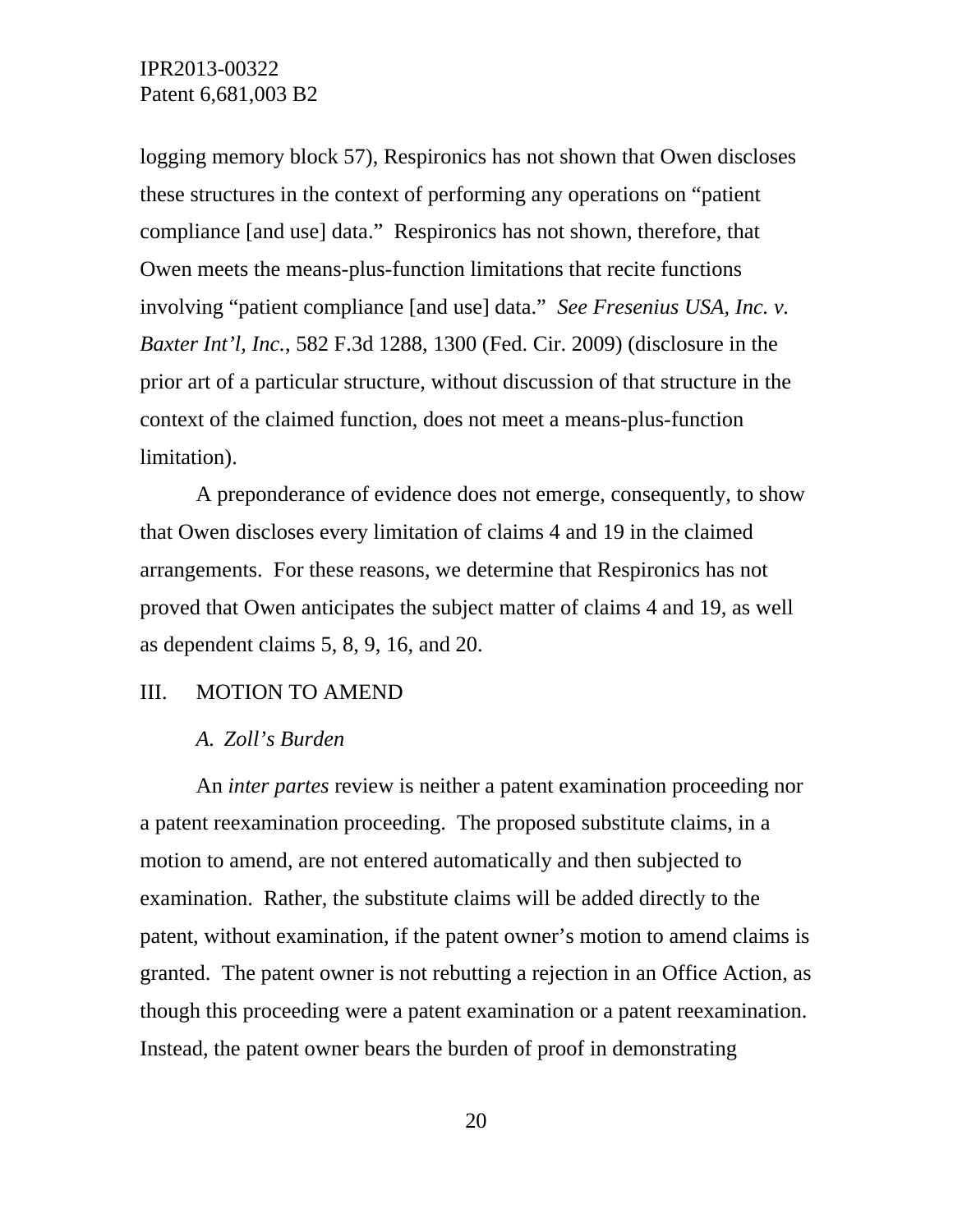adequate written description support and patentability of the proposed substitute claims over the prior art, and thus entitlement to add these proposed substitute claims to its patent.  $37 \text{ C.F.R.}$  §§  $42.20(c)$ ;  $42.121(b)$ .

### *B. Proposed Claim*

Zoll proposes claim 36 as a substitute for claim 1. Proposed claim 36 is reproduced below, with additions relative to claim 1 underlined and deletions in brackets:

> 36. A method of monitoring patient medical information for the treatment of a patient, the method comprising the steps of:

> providing, at a remote location, a wearable medical device for monitoring and collecting information including patient medical information and data indicative of patient compliance, and treating the patient in response to a monitored medical condition;

> providing, at a central host location, a searchable information database that (i) stores patient medical information and data indicative of patient compliance for a plurality of different patients, and (ii) is internet-accessible simultaneously by a plurality of authorized individuals at different locations;

> at the remote location, operatively connecting the medical device to the patient such that the medical device is worn by the patient;

> at the remote location, recording the collected information that includes the patient medical information and the data indicative of patient compliance in a storage means of the medical device, wherein the data indicative of patient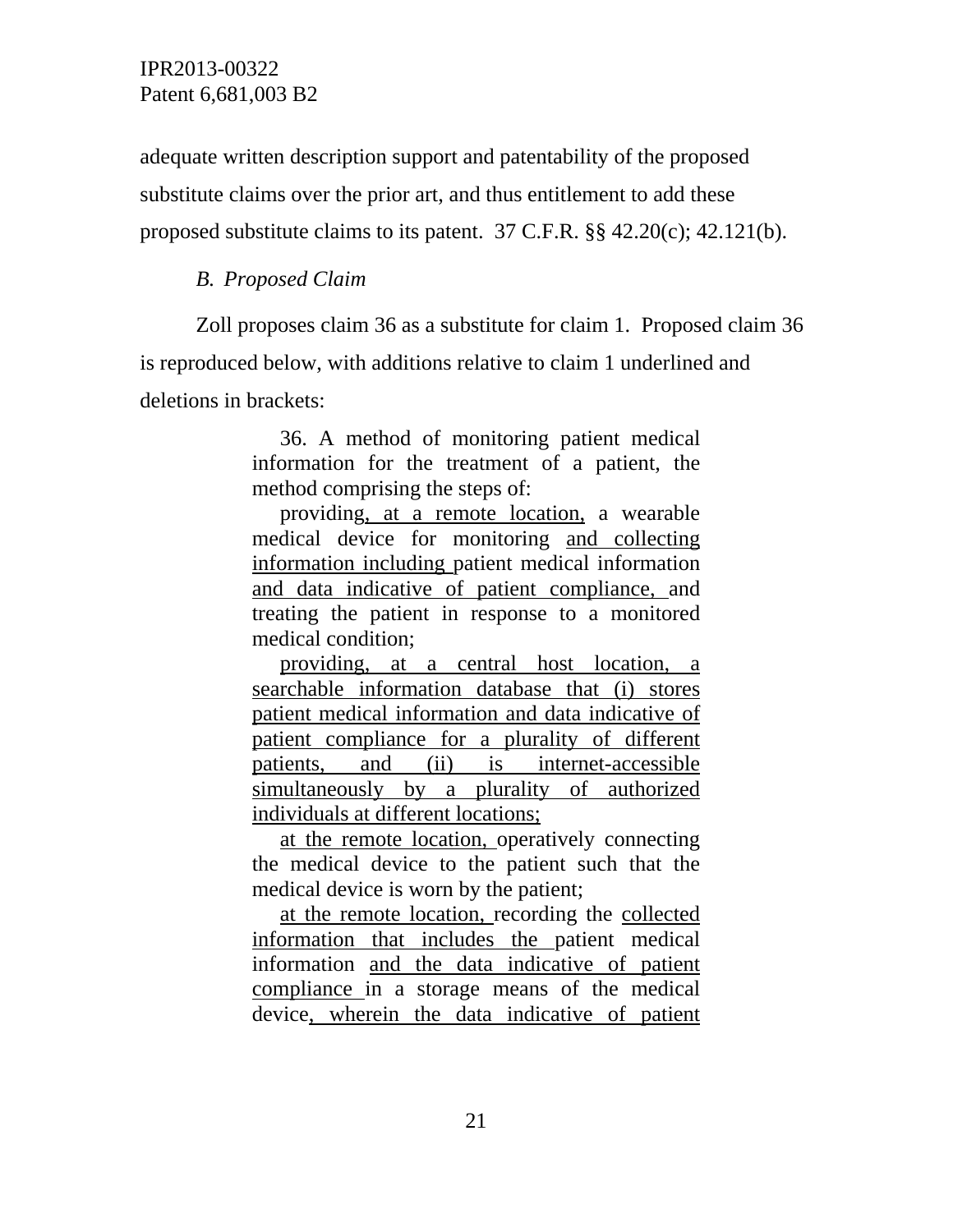compliance includes a quantitative measure of time that the medical device was worn by the patient;

at the remote location, operatively connecting the medical device to a communications system;

transmitting the collected information that includes the patient medical information and the data indicative of patient compliance from the remote location to the central host location accessible to a health care provider by means of said communications system and recording the patient medical information and the data indicative of patient compliance in [[an]] the searchable information database; [[and]]

at the central host location, providing simultaneous internet access to the patient medical information and the data indicative of patient compliance stored in the searchable information database to the plurality of authorized individuals at different locations remote from the central host location;

at the central host location, receiving medical device update data corresponding to a treatment adjustment specified by an authorized individual that, remotely and via the internet access, has reviewed information stored in the searchable information database that relates to the patient wearing the medical device; and

at the central host location, making the received medical device update data available for upload to the medical device at the remote location when the medical device next communicates with the central host location.

Motion to Amend 1-2.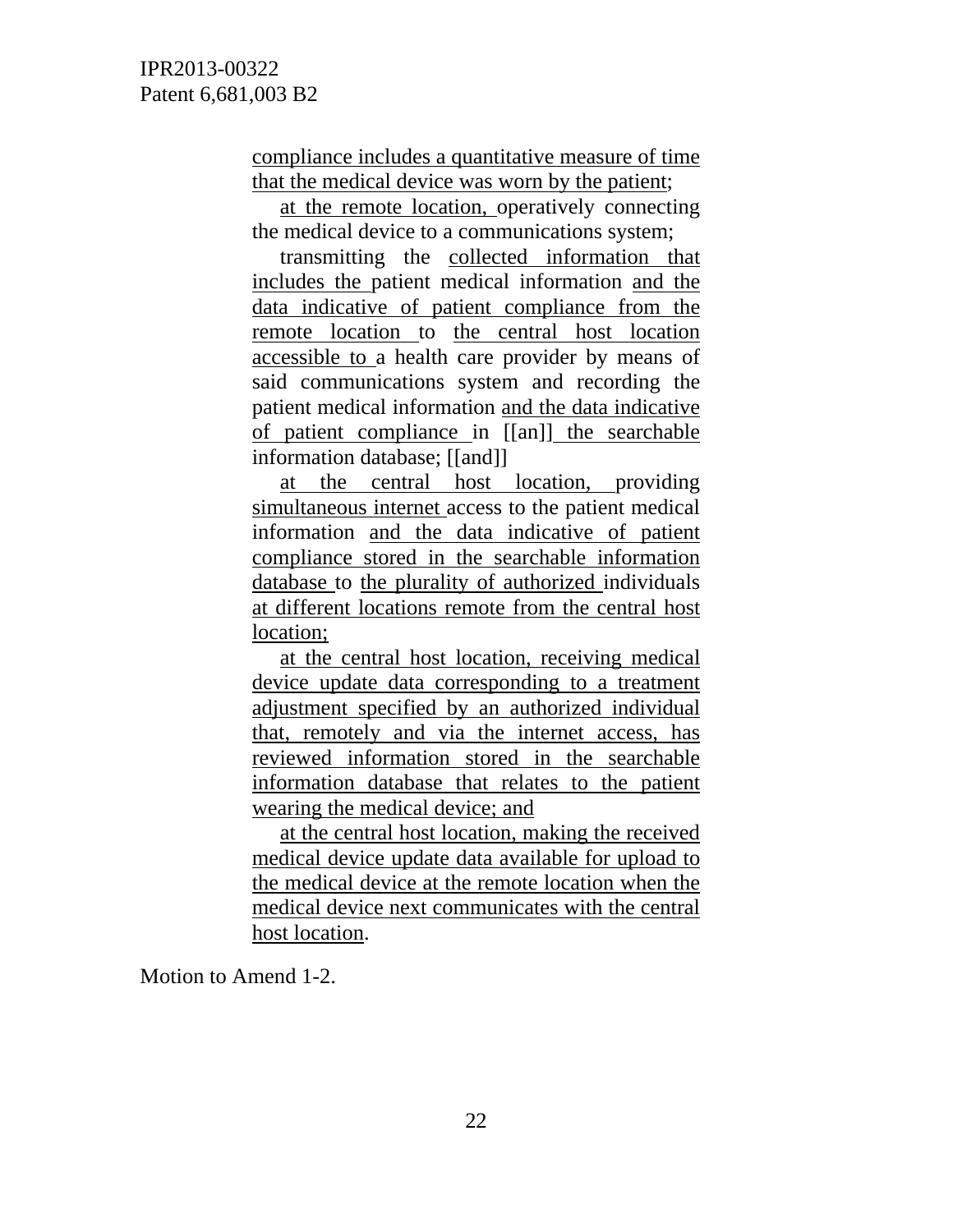C. *Written Description*

Zoll's entire discussion of the written description support for proposed claim 36 in its Motion to Amend is reproduced below:

> Support for the amendment may be found in the '003 patent, whose disclosure matches the filed application (e.g., at 2:17-18, 2:24-30, 2:37-45, 2:58-62, 3:1-8, 3:50-53, 3:55-4:28, 4:32-63, 5:28- 59, 6:33-45, 6:62-7:4, 7:17-22, 8:10-15, 8:66-9:20, 9:33-35, 9:38-53, and Fig. 6. EX 1001) and in U.S. Provisional 60/157,881 (EX 1010) to which the '003 patent claims priority (e.g., 3:7-10, 3:13-16, 3:21-4:3, 4:11-14, 4:17-22, 6:4-6, 6:7-7:9, 7:12-19, 8:9-9:6, 10:9-16, 11:5-11, 11:19-22, 13:14-18, 15:4-17, and Fig. 6).

Motion to Amend 4. Zoll's expert, Mr. Gropper, does not address written description support in his declaration that accompanies the Motion to Amend. *See* Ex. 2009. Respironics argues, in opposition, that Zoll failed to identify the written description support for proposed claim 36, both to the level of detail required, and with regard to support for every limitation in the provisional application of which Zoll claims the benefit. Opp. 1-2. Zoll asserts, in reply, that the discussion of written description support in its Motion to Amend was sufficient such that a person of ordinary skill would have understood that the inventors had possession of the subject matter of proposed claim 36. Amend Reply 2 (citing Ex. 2011 ¶ 23). Zoll also submitted a more detailed listing of support for the limitations of proposed claim 36 in the provisional application with Mr. Gropper's declaration that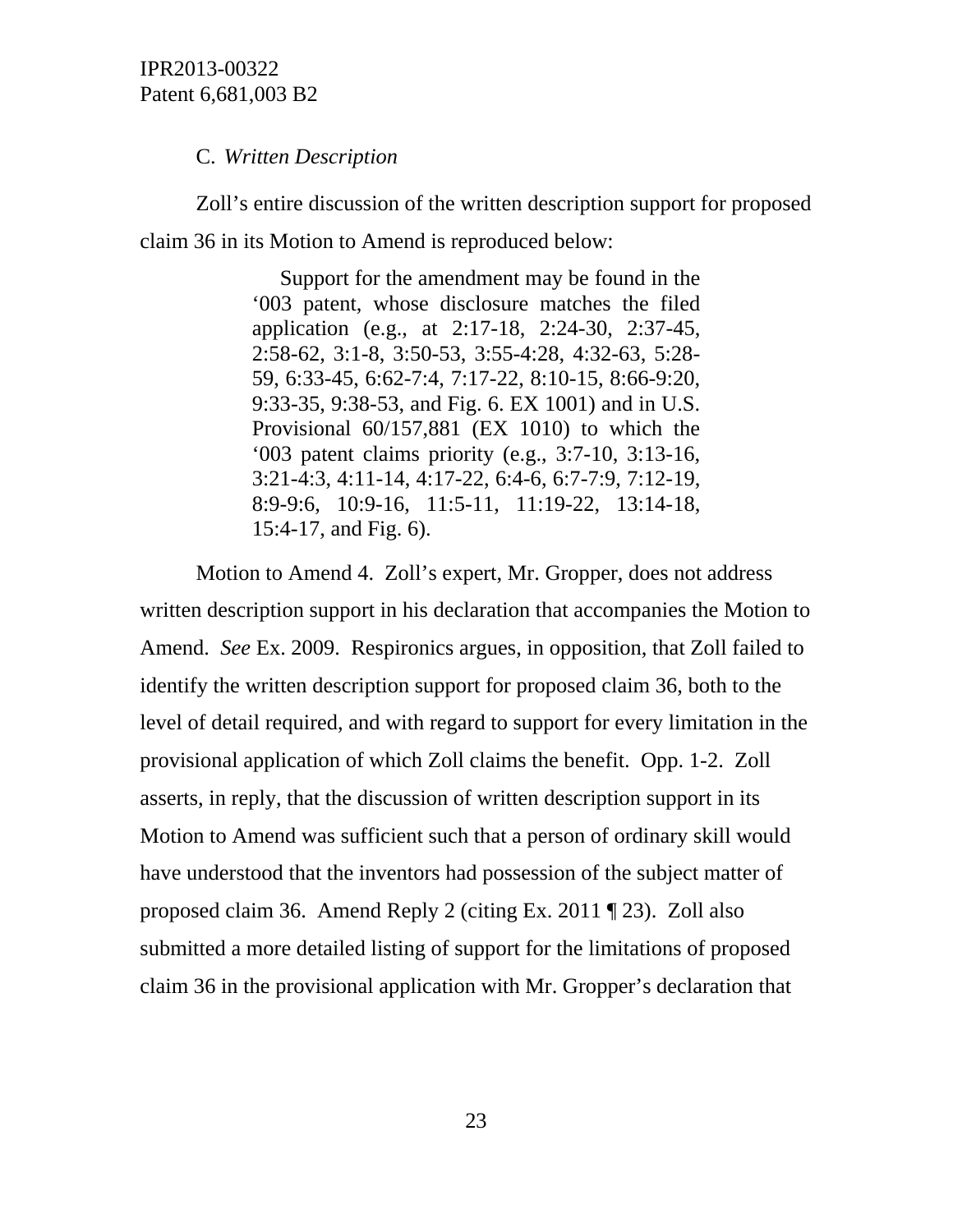accompanies Zoll's Reply in support of its Motion to Amend. Ex. 2011  $\P$  23.

We agree with Respironics that Zoll has not made a sufficient showing of written description support for proposed claim 36 to demonstrate its entitlement to the proposed claim. Zoll's string citations amount to little more than an invitation to us (and to Respironics, and to the public) to peruse the cited evidence and piece together a coherent argument for them. This we will not do; it is the province of advocacy. *See Stampa v. Jackson*, 78 USPQ2d 1567, 1571 (BPAI 2005) (quoting *Ernst Haas Studio, Inc. v. Palm Press, Inc.*, 164 F.3d 110, 111-12 (2d Cir. 1999) ("Appellant's Brief is at best an invitation to the court to scour the record, research any legal theory that comes to mind, and serve generally as an advocate for appellant. We decline the invitation.")).

This shortcoming in Zoll's motion is particularly acute because Zoll proposes extensive modifications relative to claim 1. Zoll seeks to add hundreds of words to claim 1, more than tripling its length. Yet Zoll offers only a string of citations to the '003 patent and to the underlying provisional application as evidence showing written description support. So extensive a modification of the claim requires a more detailed showing of how each limitation of the proposed claim not only is disclosed in the original and benefit applications, but also is disclosed in combination with all of the other claim limitations. *See Novozymes A/S v. DuPont Nutrition Biosciences APS*, 723 F.3d 1336, 1349 (Fed. Cir. 2013) (claim is considered as an "integrated whole" when assessing written description).

24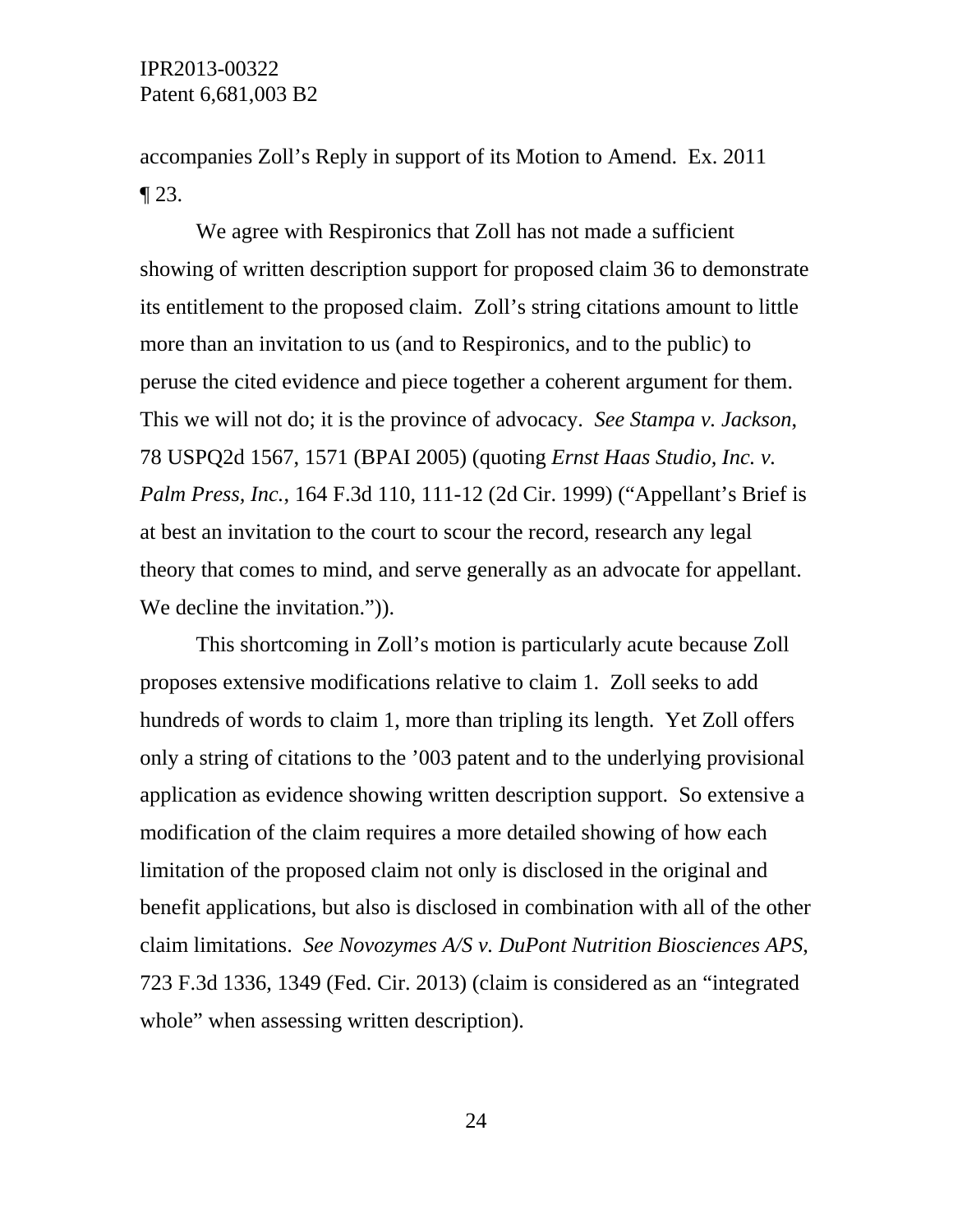l

Zoll's Reply in support of its Motion to Amend seeks to remedy the problem, but it is too little, too late. A Reply affords the moving party an opportunity to refute arguments and evidence advanced by the opposing party, not an opportunity to improve its position. 37 C.F.R. § 42.23(b); Office Patent Trial Practice Guide, 77 Fed. Reg. at 48,767 ("[A] reply that raises a new issue or belatedly presents evidence will not be considered and may be returned. . . . Examples . . . include new evidence necessary to make out a *prima facie* case for the patentability . . . of [a] . . . proposed substitute claim, and new evidence that could have been presented in a prior filing.").

The new evidence by Mr. Gropper is offered to bolster Zoll's motion, not to refute argument or evidence by Respironics that the claim lacks adequate written description support. Zoll does not explain why it could not have presented Mr. Gropper's Reply evidence with its motion.<sup>3</sup> Zoll has not shown why this late evidence should be considered.

But even if we set aside the procedural infirmities with Zoll's evidence, we do not find that the reply evidence is sufficient to meet Zoll's burden of proof. Mr. Gropper opines that a person of ordinary skill in the art would have appreciated that the inventors had possession of the subject matter of claim 36, but he does not explain adequately the factual basis on which he reaches that conclusion. At best, he provides a claim chart

 $3$  Nor is that evidence even properly presented in the Reply; instead, it is relegated to the declaration. For example, the claim chart with citations to the provisional application is not reproduced in the Reply. Zoll effectively seeks to circumvent the Reply page limit by doing this.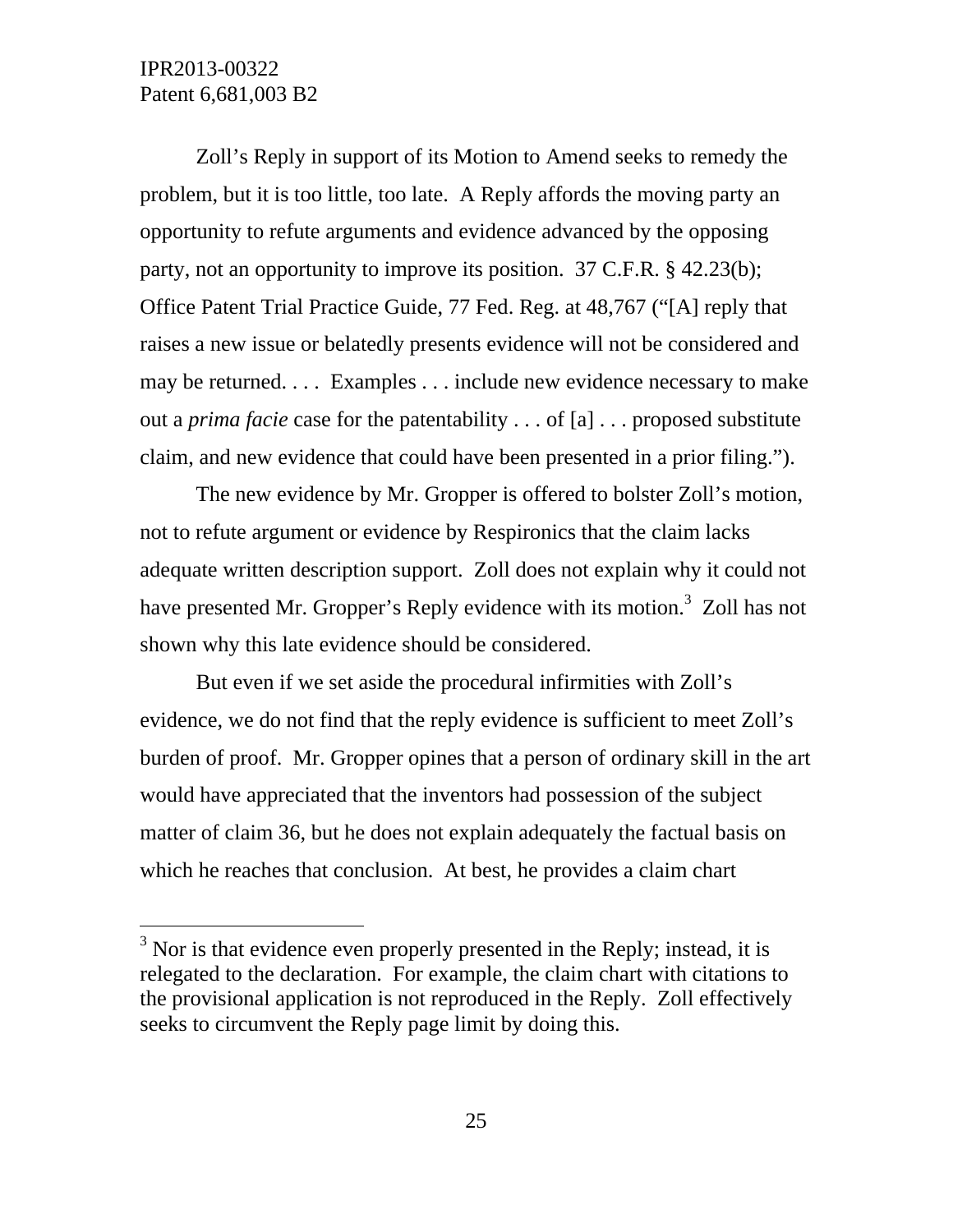purporting to show disclosure of each limitation of proposed claim 36 in Zoll's provisional application. But he does not explain how each cited passage from the provisional application supports adequately the corresponding claim limitation, nor does Mr. Gropper explain how the cited passages from the provisional application, dispersed throughout the specification and figures, demonstrate possession of the claimed subject matter as an "integrated whole." *See Novozymes*, 723 F.3d at 1349.

We do not conclude that Zoll's proposed claim 36 lacks the support of adequate written description. Instead, we conclude that Zoll has not come forward with sufficient evidence to demonstrate that claim 36 has the required support. We do not reach the issue of whether Zoll has shown patentability over the prior art of proposed claim 36.

For these reasons, we deny Zoll's Motion to Amend.

#### IV. MOTION TO EXCLUDE EVIDENCE

Respironics seeks to exclude portions of the testimony Zoll elicited from Dr. Efimov during cross-examination on the basis of scope and relevance. Pet. Motion to Exclude 1. Respironics cites numerous passages from the transcript of Dr. Efimov's deposition in its motion. *Id.* at 1, 3 n.1, 4, 5, 6 nn.4-5. Some of these citations are marked "[b]y way of example," implying that they are not exhaustive lists of passages sought to be excluded. *See id.* at 6 nn.4-5.

We will not engage in guesswork, or scour the record, to determine what other evidence Respironics seeks to exclude in addition to the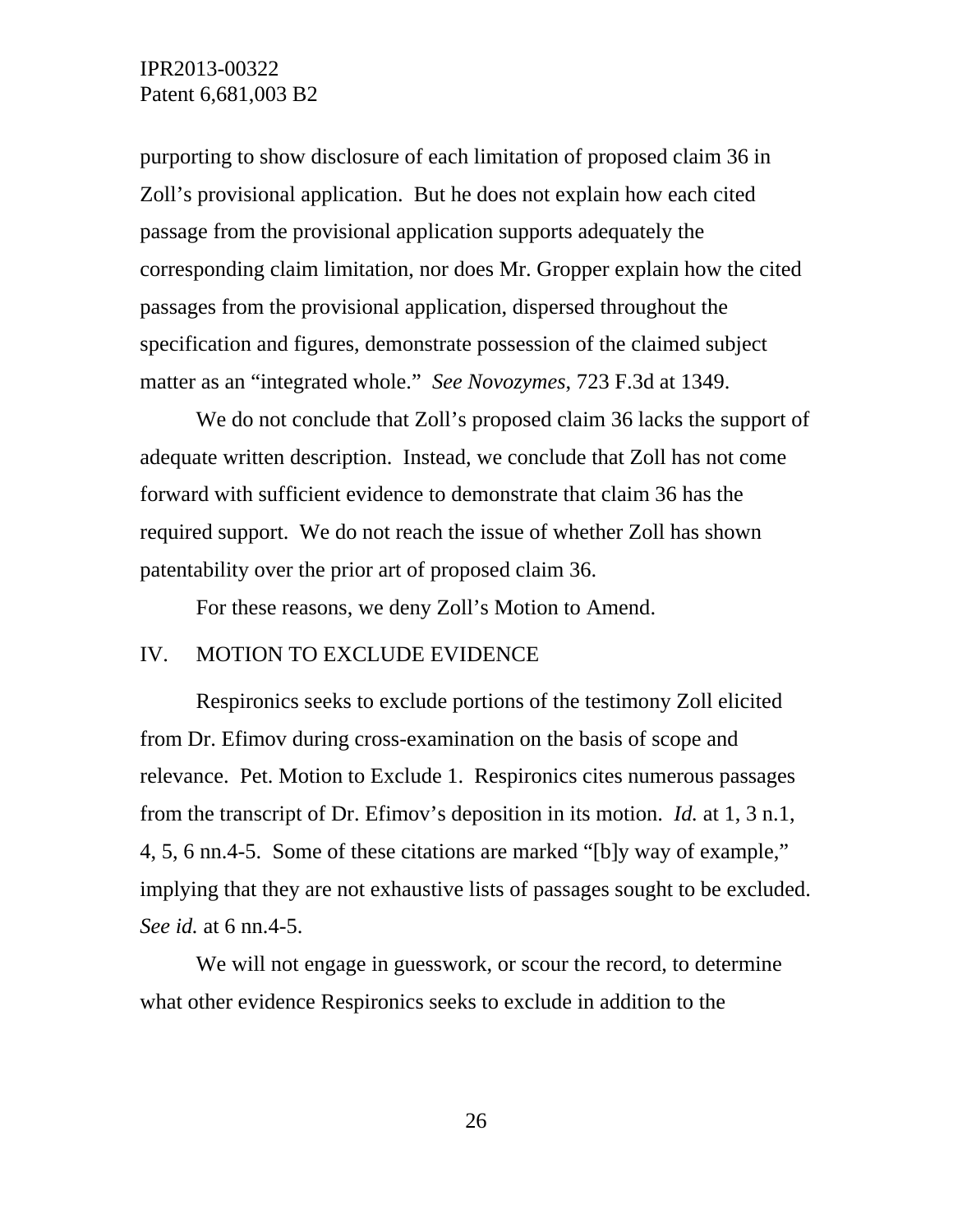"examples." Accordingly, we regard Respironics's motion as being directed against only those passages identified with pinpoint citations in the motion.

The only portion of Dr. Efimov's deposition testimony that we rely upon in reaching our final decision in the proceeding is page 116, lines 6-21. *See* section II.B.2.b(2)(b), *supra.* Respironics does not cite this portion, however, in its Motion to Exclude Evidence. Consequently, we do not construe Respironics's Motion to Exclude Evidence as being directed against this passage.

Respironics also makes blanket requests to exclude all evidence it objected to as irrelevant or exceeding scope. Pet. Motion to Exclude 6-7. As noted above, however, we are not going to scour the deposition transcript to locate every scope and relevance objection. Respironics *did* object timely to Dr. Efimov's testimony in the passage noted above. Ex. 2010, 116:13-14. But Respironics provides no discussion of this passage in its motion, or any credible explanation as to how or why it is irrelevant or exceeds scope. We are not going to evaluate the propriety of Respironics's objections in the absence of a particularized and detailed showing by Respironics to establish that the evidence is inadmissible. Such blanket requests rarely amount to a satisfactory showing that the moving party is entitled to the harsh remedy of exclusion. *See* 37 C.F.R. § 42.20(c).

For these reasons, we deny Respironics's Motion to Exclude Evidence.

27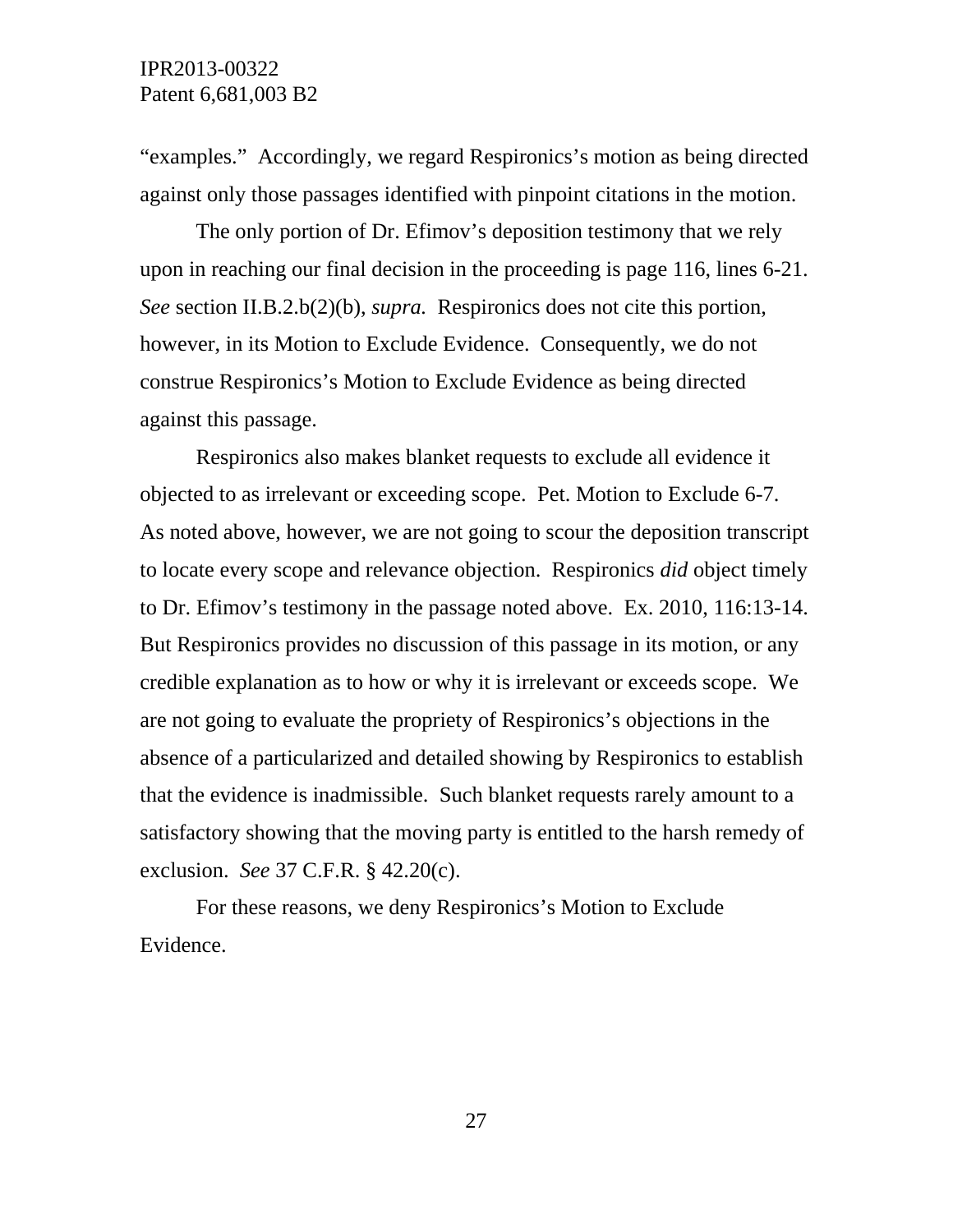# V. CONCLUSION

Respironics has proved, by a preponderance of the evidence, that claim 1 of the '003 patent is unpatentable as anticipated by Owen. Respironics has not proved that claims 2, 4, 5, 8, 9, 16, 19, and 20 are unpatentable as anticipated by Owen. Zoll has not proved that proposed claim 36 is patentable.

### VI. ORDER

For the reasons given, it is

ORDERED that claim 1 of U.S. Patent No. 6,681,003 B2 is determined to be UNPATENTABLE;

FURTHER ORDERED that claims 2, 4, 5, 8, 9, 16, 19, and 20 of U.S. Patent No. 6,681,003 B2 are not determined to be unpatentable;

FURTHER ORDERED that Zoll's Motion to Amend is *denied*; and FURTHER ORDERED that Respironics's Motion to Exclude Evidence is *denied*.

This is a final decision. Parties to the proceeding seeking judicial review of the decision must comply with the notice and service requirements of 37 C.F.R. § 90.2.